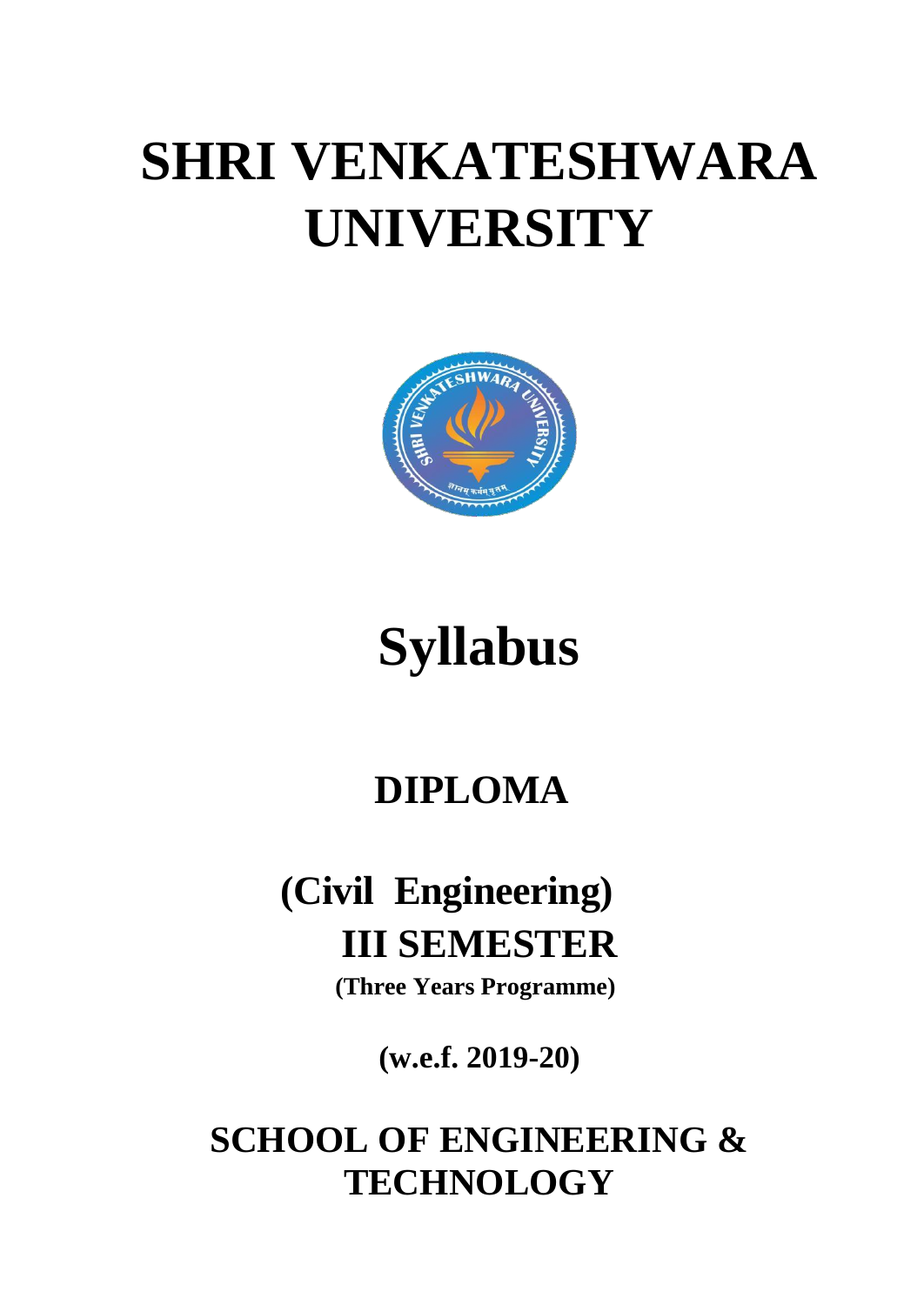|                                |                         |                                      |                  |                |                | Civil Engineering<br><b>SEMESTER-III</b> |                   |                                              |                          |                     |                        |                  |                  |
|--------------------------------|-------------------------|--------------------------------------|------------------|----------------|----------------|------------------------------------------|-------------------|----------------------------------------------|--------------------------|---------------------|------------------------|------------------|------------------|
| <b>SI</b>                      |                         | Subject                              |                  | <b>Periods</b> |                |                                          |                   | <b>Evaluation Scheme</b>                     |                          | <b>End Semester</b> |                        |                  |                  |
| $\bullet$<br>$\mathbf N$<br>0. | Subject<br><b>Codes</b> |                                      | $\mathbf{L}$     | $\mathbf T$    | $\mathbf P$    | $\mathbf C$<br>$\mathbf T$               | T<br>$\mathbf{A}$ | <b>Tot</b><br>al                             | $\mathbf P$<br>${\bf S}$ | TE                  | ${\bf P}$<br>${\bf E}$ | <b>Tot</b><br>al | <b>Credit</b>    |
| $\mathbf{1}$                   | PCE-<br>301             | Construction<br>Material             | 3                | $\overline{0}$ | $\overline{0}$ | 20                                       | 10                | 30                                           |                          | 70                  |                        | 100              | $\mathfrak{Z}$   |
|                                | <b>PCE-302</b>          | <b>Basic Surveying</b>               | $\mathbf{2}$     | $\overline{0}$ | $\overline{0}$ | 20                                       | 10                | 30                                           |                          | 70                  |                        | 100              | $\overline{2}$   |
| 3                              | <b>PCE-303</b>          | Mechanics of<br>Materials            | $\overline{2}$   | $\overline{0}$ | $\overline{0}$ | 20                                       | 10                | 30                                           |                          | 70                  |                        | 100              | $\overline{2}$   |
| $\overline{4}$                 | <b>PCE - 304</b>        | Concrete<br>Technolog<br>$\mathbf y$ | $\mathfrak{2}$   | $\Omega$       | $\Omega$       | $\overline{20}$                          | 10                | $\overline{30}$                              |                          | $\overline{70}$     |                        | 100              | $\overline{2}$   |
| 5                              | <b>PCE-305</b>          | Geotechnical<br>Engineering          | $\boldsymbol{2}$ | $\bf{0}$       | $\bf{0}$       | 20                                       | 10                | 30                                           |                          | 70                  |                        | 100              | $\boldsymbol{2}$ |
| 6                              | <b>PCE-306</b>          | <b>Building</b><br>Construction      | $\overline{2}$   | $\overline{0}$ | $\overline{0}$ | 20                                       | $10\,$            | 30                                           |                          | 70                  |                        | 100              | $\overline{2}$   |
| $\boldsymbol{7}$               | <b>PCE-311</b>          | Construction<br>Material Lab         | $\overline{0}$   | $\Omega$       | $\overline{c}$ |                                          |                   |                                              | 10                       |                     | 15                     | 25               | $\mathbf{1}$     |
| 8                              | <b>PCE-312</b>          | <b>Basic Surveying</b><br>Lab        | $\overline{0}$   | $\mathbf{0}$   | $\overline{c}$ |                                          |                   |                                              | $\overline{10}$          |                     | 15                     | 25               | $\mathbf{1}$     |
| 9                              | <b>PCE-313</b>          | Mechanics of<br>Materials Lab        | $\mathbf{0}$     | $\overline{0}$ | $\overline{c}$ |                                          |                   |                                              | 10                       |                     | 15                     | 25               | $\mathbf{1}$     |
|                                | 10 PCE-314              | Concrete<br>Technology Lab           | $\mathbf{0}$     | $\theta$       | 2              |                                          |                   |                                              | 10                       |                     | 15                     | 25               | 1                |
| 11                             | <b>PCE-315</b>          | Geotechnical<br>Engineering Lab      | $\mathbf{0}$     | $\overline{0}$ | $\overline{2}$ |                                          |                   |                                              | $10\,$                   |                     | 15                     | 25               | $\mathbf{1}$     |
| 12                             | PCE-316                 | Summer<br>Internship-I               | $\mathbf{0}$     | $\mathbf{0}$   | $\mathbf{0}$   |                                          |                   |                                              |                          |                     |                        | 50               | $\overline{2}$   |
|                                |                         |                                      |                  |                |                |                                          |                   | Summer Internship-I (4 weeks) after IInd Sem |                          |                     |                        | 775              | 20               |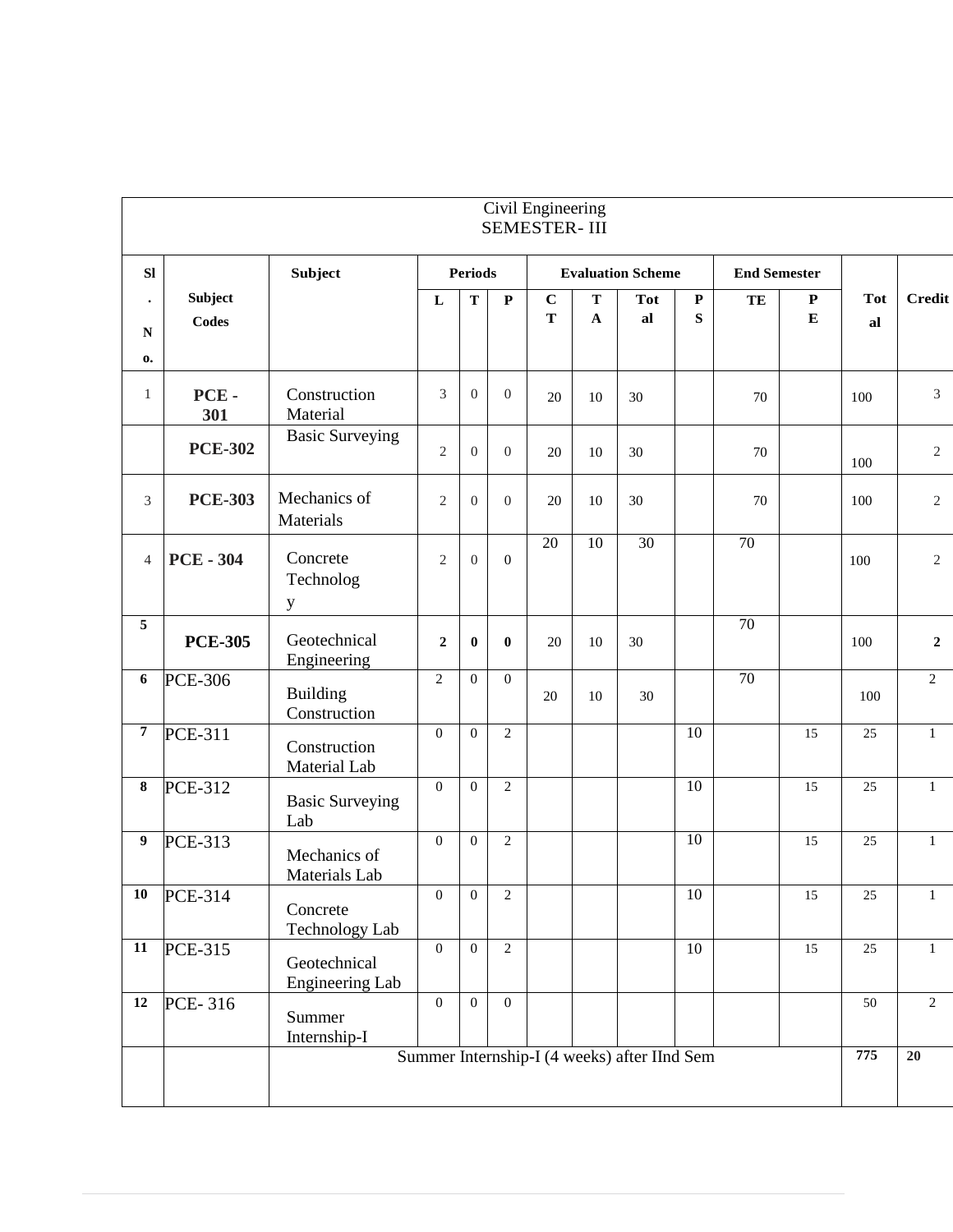| <b>Course Code</b>     | <b>PCE-301</b>                   |
|------------------------|----------------------------------|
| Course Title           | <b>Construction Materials</b>    |
| Number of Credits      | (L:3, T:0, P:0)<br>$\mathcal{S}$ |
| Prerequisites          | NIL                              |
| <b>Course Category</b> | PС                               |

### **Course Objectives:**

Following are the objectives of this course:

- Tolearn about various construction materials, and understand their relevant characteristics.
- Tobe able to identify suitability of various materials for different construction purposes.
- Toknow about natural, artificial, and processed materials available for various purposes of con- structionactivities.

#### **Course Content:**

#### **Unit – I: Overview of Construction Materials**

- Scope of construction materials in Building Construction, Transportation Engineering, Environmental Engineering, Irrigation Engineering (applications only).
- Selection of materials for different civil engineering structures on the basis of strength, durability,Eco friendly and economy.
- Broad classification of materials -, Natural, Artificial, special, finishing and recycled.

# **Unit – II: Natural Construction Materials**

- Requirements of good building stone; general characteristics of stone; quarrying and dressing methods and tools for stone.
- Structure of timber, general properties and uses of good timber, different methods of seasoning for preservation of timber, defects in timber, use of bamboo in construction.
- Asphalt, bitumen and tar used in construction, properties and uses.
- Properties of lime, its types and uses.
- Types of soil and its suitability in construction.
- Properties of sand and uses
- Classification of coarse aggregate according to size

# **Unit- III: Artificial Construction Materials**

 Constituents of brick earth, Conventional / Traditional bricks, Modular and Standard bricks, Special bricks –fly ash bricks, Characteristics of good brick, Field tests on Bricks, Classification of burnt clay bricks and their suitability, Manufacturing process of burnt clay brick, fly ash bricks, Aerated concrete blocks.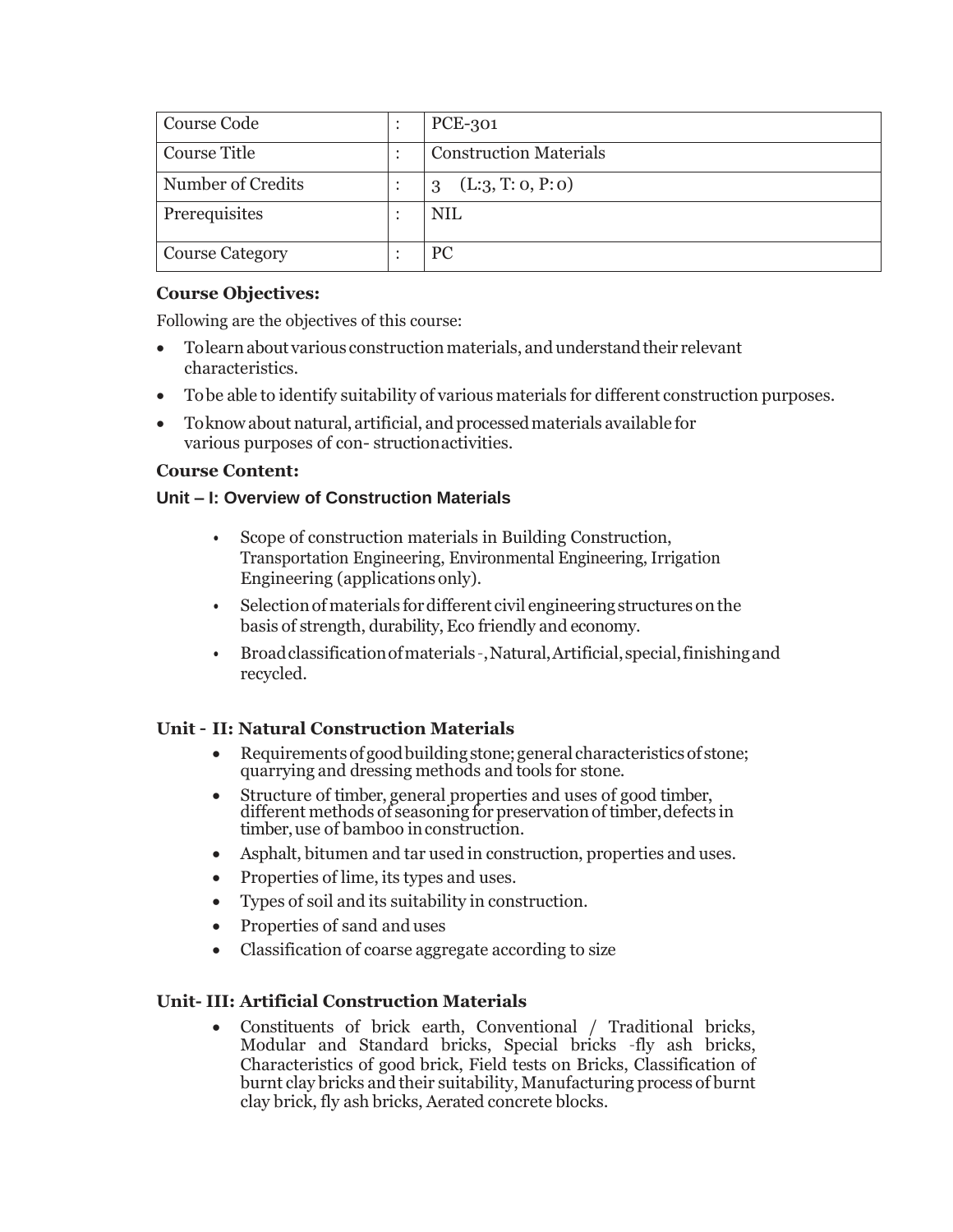- Flooring tiles Types,uses
- Manufacturing process of Cement dry and wet (only flow chart), types of cement andits uses. field tests on cement.
- Pre-cast concrete blocks- hollow, solid, pavement blocks, and their uses.
- Plywood, particle board, Veneers, laminated board and their uses.
- Types of glass: soda lime glass, lead glass and borosilicate glass and theiruses.
- Ferrous and non-ferrous metals and their uses.

# **Unit– IV: Special Construction Materials**

- Types of material and suitability in construction works of following materials: Water
- proofing, Termite proofing; Thermal and sound insulating materials.
- Fibers Types –Jute, Glass, Plastic Asbestos Fibers, (only uses).
- Geopolymer cement: Geo-cement: properties,uses.

#### **Unit– V: Processed Construction Materials**

- Constituents and uses of POP (Plaster of Paris), POP finishing boards, sizes anduses.
- Paints-whitewash,cementpaint,Distempers,OilPaintsandVarnishes with their uses. (Situations where used).
- Industrialwastematerials-Flyash,Blastfurnaceslag,Graniteand marble polishing waste and theiruses.
- Agrowaste materials Rice husk, Bagasse, coir fibres and their uses.
- Special processed construction materials; Geosynthetic, Ferro Crete, Artificial timber,Ar- tificial sand and their uses.

# **References:**

- 1. Ghose, D. N., Construction Materials, TataMcGraw Hill, New Delhi.
- 2. S.K. Sharma, Civil Engineering Construction Materials, Khanna Publishing House, Delhi
- 3. Varghese, P.C., Building Materials, PHI learning, NewDelhi.
- 4. Rangwala, S.C., Engineering Materials, Charator publisher,Ahemdabad.
- 5. Somayaji, Shan, CivilEngineering Materials, Pearson education, New Delhi.
- 6. Rajput, R.K, Engineering Materials, S. Chand and Co., New Delhi.
- 7. SoodH.,LaboratoryManualonTestingofEngineeringMaterials,NewAge Publishers, New Delhi.
- 8. Sharma C. P.,Engineering Materials, PHI Learning, New Delhi.
- 9. Duggal, S. K, Building Materials, New International, New Delhi.

#### **Course outcomes:**

After competing this course, student will be able to: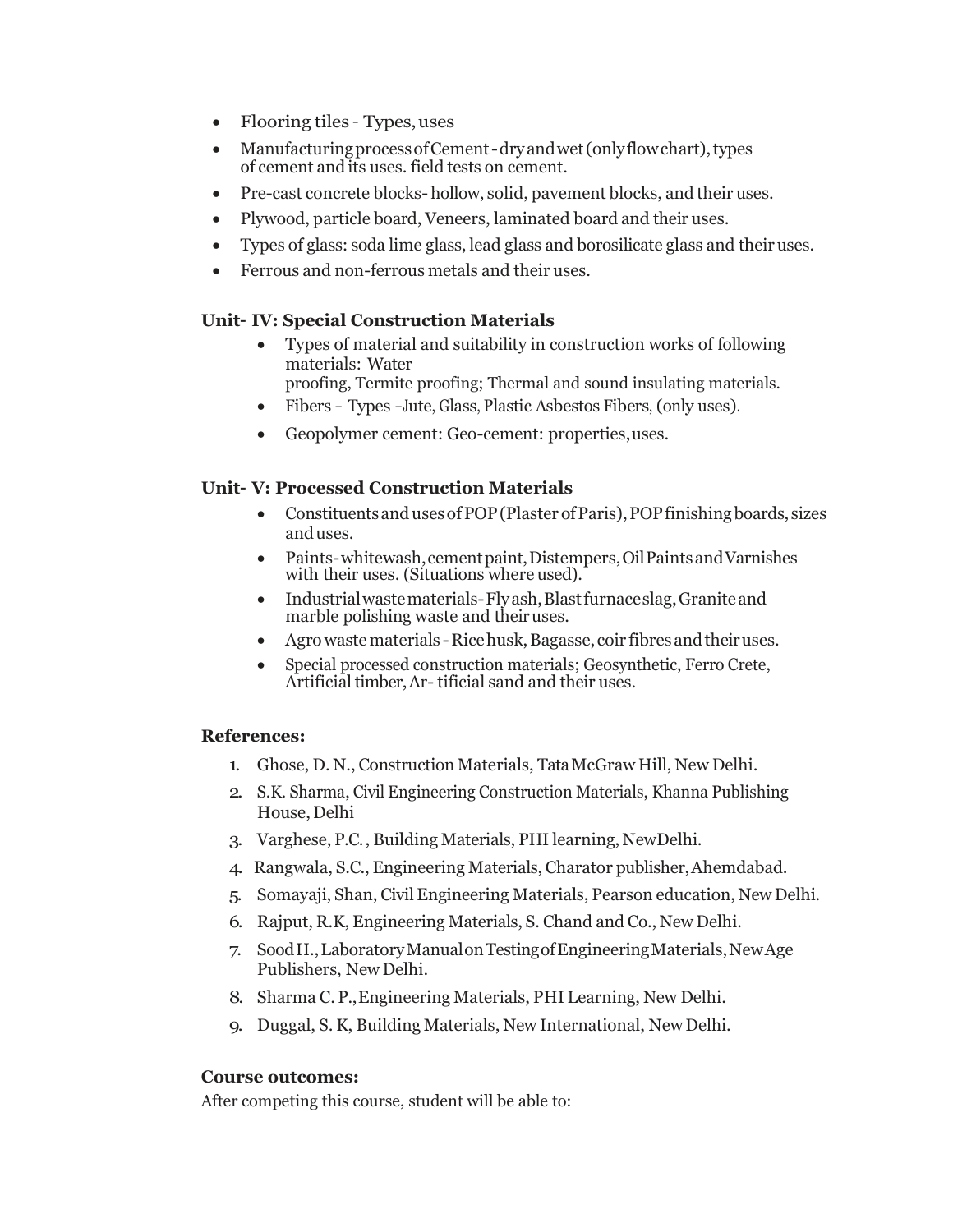- Identify relevant construction materials.
- Identify relevant natural constructionmaterials.
- Select relevant artificial constructionmaterials.
- Select relevant special type of construction materials.
- Identifyanduseofprocessedconstructionmaterials.

| Course Code            | <b>PCE-302</b>                       |
|------------------------|--------------------------------------|
| Course Title           | <b>Basic Surveying</b>               |
| Number of Credits      | (L: 2, T: 0, P: 0)<br>$\overline{2}$ |
| Prerequisites          | <b>NIL</b>                           |
| <b>Course Category</b> | <b>PC</b>                            |

#### **Course Objectives:**

Following are the objectives of this course:

- To understand types of surveyingworks required.
- Toknow the types of method and equipments to be used for different surveys.
- Toknow the use and operational details of various surveying equipments.

#### **Course Content:**

# **Unit – I Overview and Classification of Survey**

- Survey- Purpose and Use.
- Types of surveying- Primary and Secondary, Classification: Plane, Geodetic, Cadastral,Hydro- graphic, Photogrammetry and Aerial.
- Principles of Surveying.
- Scales: Engineer's scale, Representative Fraction (RF) and diagonal scale.

#### **Unit– II Chain Surveying**

- Instrumentsusedinchainsurvey:MetricChain,Tapes,Arrow,Ranging rod, Line ranger, Off- set rod, Open cross staff, Optical square.
- Chain survey Station, Base line, Check line, Tie line, Offset, Tie station.
- Ranging: Direct and Indirect Ranging.
- Methods of Chaining, obstacles inchaining.
- Errorsinlength:Instrumentalerror,personalerror,errorduetonaturalcause,random error.
- Principles of triangulation.
- Types of offsets: Perpendicular andOblique.
- Conventional Signs, Recording of measurements in a field book.

# **Unit– III Compass Traverse Survey**

- Compass Traversing- open, closed.
- Technical Terms: Geographic/ True Magnetic Meridians and Bearings, Whole Circle Bearing system and Reduced Bearing system and examples on conversion of given bearing to another bearing (from one form to another), Fore Bearing and Back Bearing, Calculation of internal and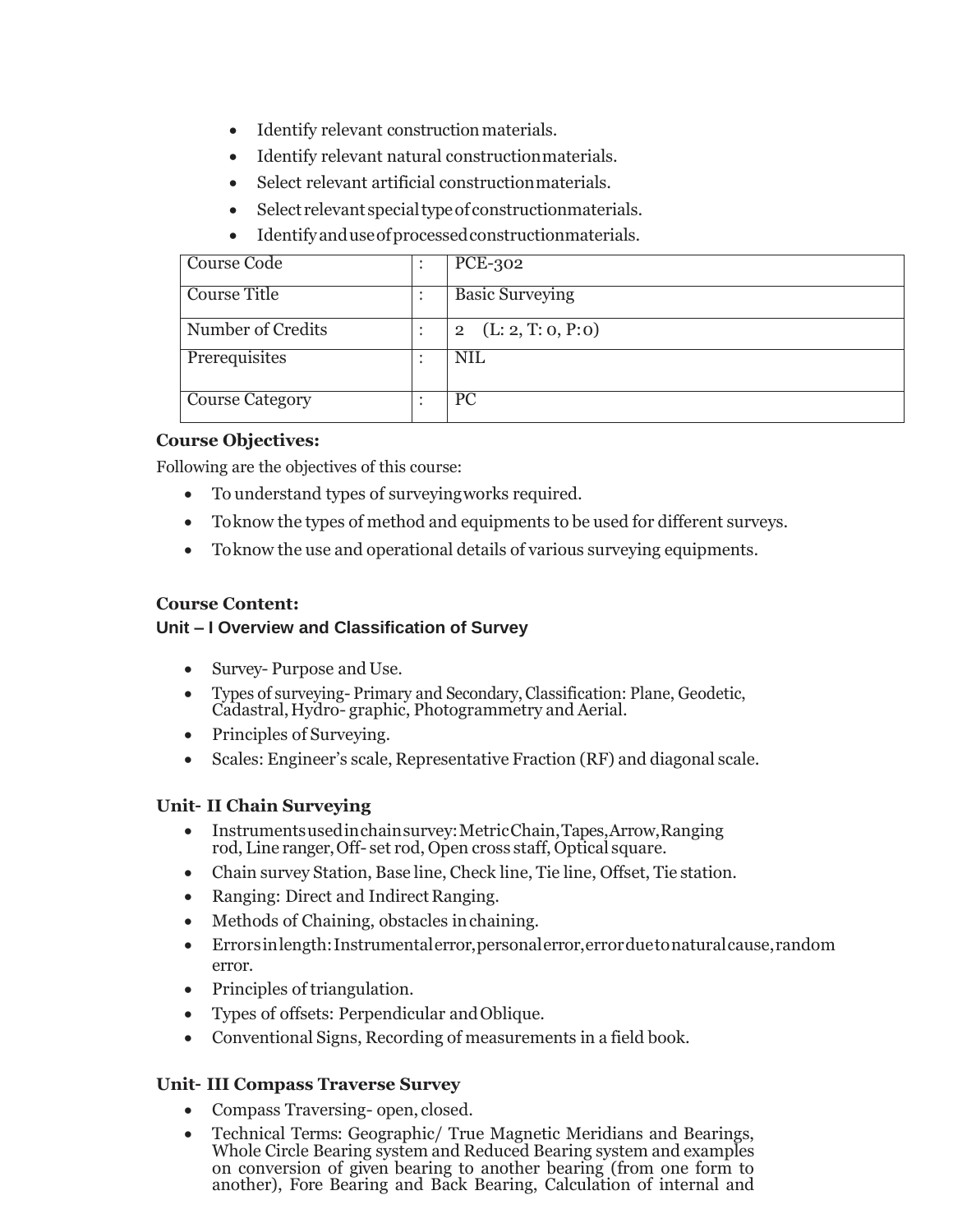external angles from bearings at a station, Dip of Magnetic needle, Magnetic Declination.

- Course Code : PCE-303 Course Title : Nechanics of Material Number of Credits : 2 (L: 2, T: 0, P: 0) Prerequisites : NIL Course Category : PC
- Components of Prismatic Compass and their Functions, Methods of using

#### **Course Objectives:**

Following are the objectives of this course:

- Tolearn properties of area and structural material properties.
- Tounderstand the concept of stress and strain.
- Tocalculate shear force, bending moment for different shapes of structural elements and correspondingstresses.
- Tounderstand the concept of buckling loads for short and longcolumns.

#### **Course Content**

#### **Unit – I Moment of Inertia**

- Moment of inertia (M.I.): Definition, M.I. of plane lamina, Radius of gyration, section mod-ulus, Parallel and Perpendicular axes theorems (without derivations), M.I. of rectangle, square, circle, semi-circle, quarter circle and triangle section (without derivations).
- M.I. of symmetrical and unsymmetricalI-section,Channel section, Tsection, Angle sec- tion, Hollow sections and built up sections about centroidal axes and any other reference axis.
- Polar Moment of Inertia of solid circular sections.

# **Unit– II Simple Stresses and Strains**

- Definition of rigid, elastic and plastic bodies, deformation of elastic body under various forces, Definition of stress, strain, elasticity, Hook's law,Elastic limit, Modulus of elastic-ity.
- Type of Stresses-Normal, Direct, Bending and Shear and nature of stresses i.e.Tensileand Compressive stresses.
- Standard stress strain curve for tor steel bar under tension, Yield stress, Proof stress, Ul- timate stress, Strain at various critical points, Percentage elongation and Factor of safety.
- Deformation of body due to axial force, forces applied at intermediate sections, Maximum and minimum stress induced, Composite section under axialloading.
- Concept of temperature stresses and strain, Stress and strain developed due to tempera- ture variation in homogeneous simple bar (no composite section)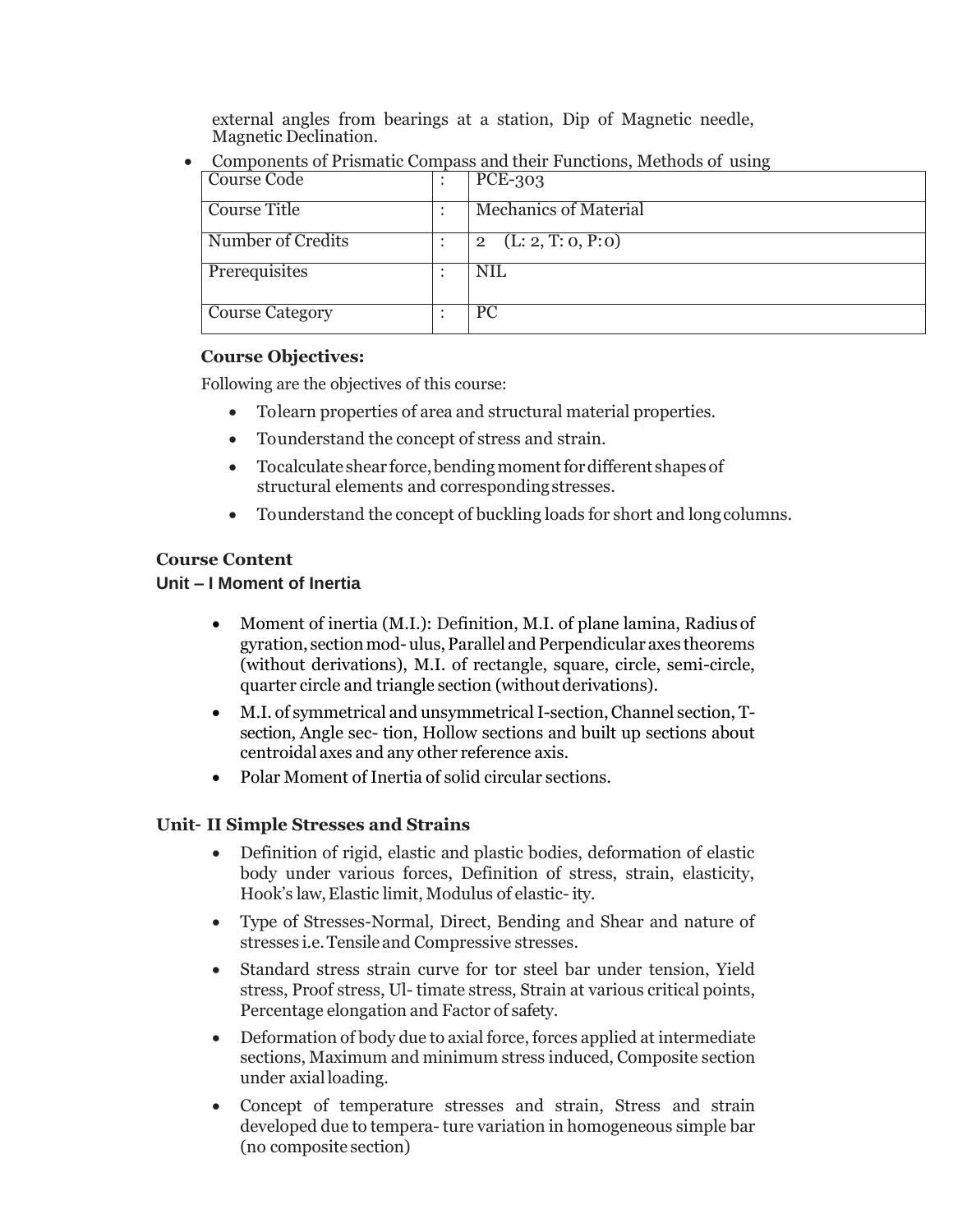- Longitudinal and lateral strain, Modulus of Rigidity, Poisson's ratio, Biaxial and tri-axial stresses, volumetric strain, change in volume, Bulk modulus (Introduction only).
- Relation between modulus of elasticity, modulus of rigidity and bulk modulus (without derivation).

# **Unit– III Shear Force and Bending Moment**

- Types of supports, beams andloads.
- Concept and definition of shear force and bending moment, Relation between load, shear

force and bending moment (without derivation).

 Shear force and bending moment diagram for cantilever and simply supported beams subjected to point loads, uniformly distributed loads and couple (combination of any two types of loading), point of contra flexure.

# **Unit– IV Bending and Shear Stresses in beams**

- Conceptandtheoryofpurebending,assumptions,flexuralequation (without deriva-tion), bending stresses and their nature, bending stress distributiondiagram.
- Conceptofmomentofresistanceandsimplenumericalproblemsusingflexural equation.
- Shear stress equation (without derivation), relation between maximum and average shear stress for rectangular and circular section, shear stress distribution diagram.
- Shear stress distribution for square, rectangular, circle, hollow, square, rectangular, cir- cular, angle sections, channel section, I-section, T section. Simple numerical problems based on shear equation.

# **Unit– V Columns**

- Concept of compression member, short and long column, Effective length, Radius of gy- ration, Slenderness ratio, Types of end condition for columns, Buckling of axially loaded columns.
- Euler's theory,assumptions made inEuler's theory and its limitations, Application of Eu-ler's equation to calculate buckling load.
- Rankine' s formula and its application to calculate crippling load.
- Concept of working load/safe load, design load and factor of safety.

# **Suggested learning resources:**

- 1. Bedi D.S. , Strength of Materials, Khanna Publishing House, Delhi, Ed. 2018
- 2. Timoshenko, S., Strength of Materials, Vol.I, CBS, New Delhi.
- 3. Khurmi, R.S., Strength of Materials, S Chand and Co. Ltd. New Delhi.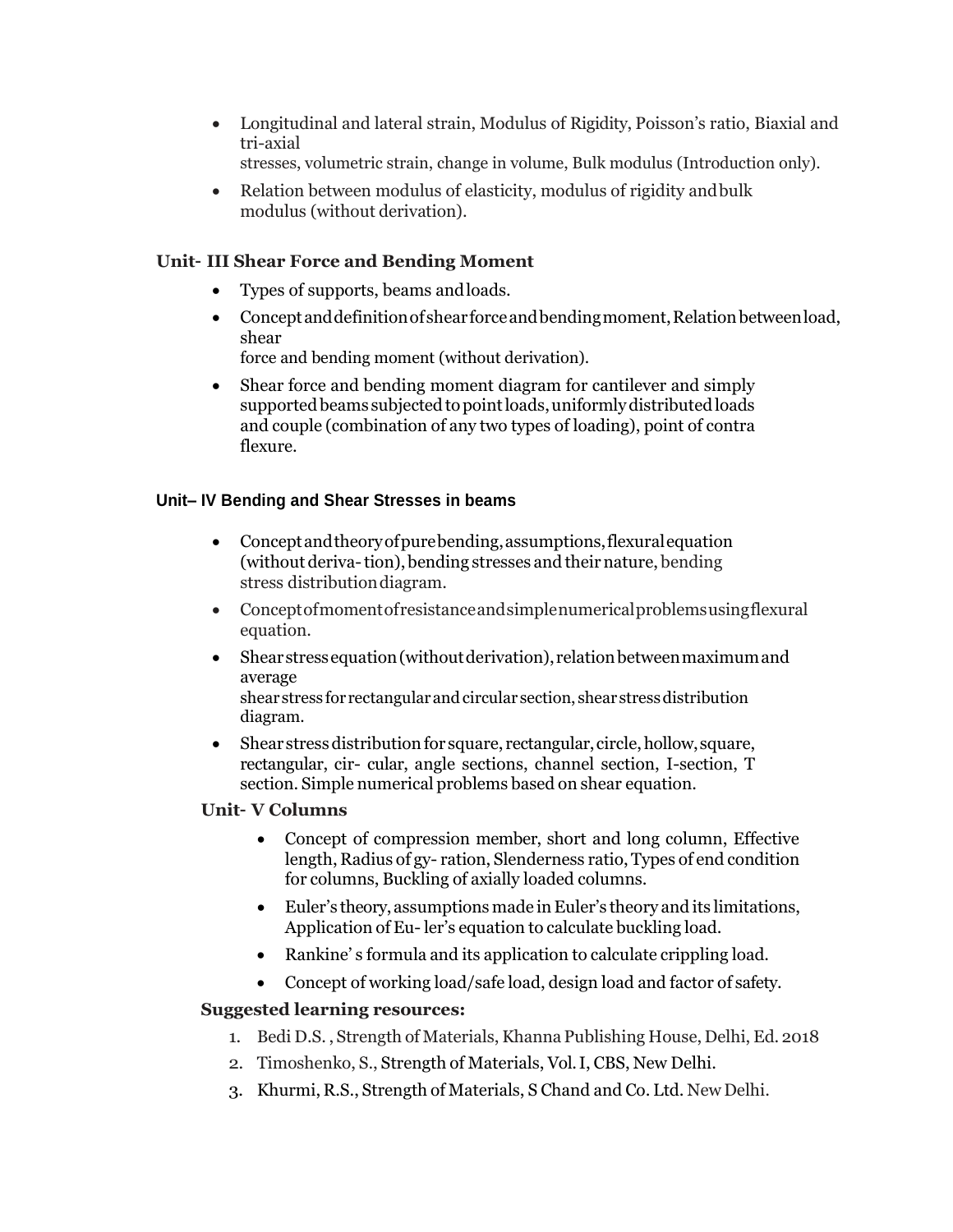- 4. Ramamurtham, S, Strength of Materials, Dhanpat Rai and sons, NewDelhi.
- 5. Punmia B C, Strength of Materials, Laxmi Publications (p) Ltd. New Delhi.
- 6. Rattan S.S., Strength of Materials, McGraw Hill Education; New Delhi.
- 7. Bansal R K, Strength of Materials, Laxmi Publications.
- 8. Subramaniam R, Strength of Materials, Oxford University Press.

#### **Course outcomes:**

After competing this course, student will be able to:

- Articulatepracticalapplicationsofmomentofinertiaofsymmetricaland unsymmetrical structural sections.
- Analyse structural behaviour of materials under various loading conditions.
- Interpret shear force and bending moment diagrams for various types of beams and loadingconditions.
- Determine the bending and shear stresses in beams under different loading conditions.

|                   | $\frac{1}{2}$ . The correction is the consent of the contractions. |
|-------------------|--------------------------------------------------------------------|
| Course Code       | <b>PCE-304</b>                                                     |
| Course Title      | <b>Concrete Technology</b>                                         |
| Number of Credits | 2(L: 2, T: 0, P: 0)                                                |
| Prerequisites     | <b>NIL</b>                                                         |
| Course Category   | PC                                                                 |

Analyse the column for various loading and end conditions.

#### **Course Objectives:**

Following are the objectives of this course:

- Toknow properties of cement, aggregate and water used in concrete.
- To understand different characteristics ofconcrete.
- Tolearn about role of admixtures in concrete.

# **Course Content:**

#### **Unit – I Cement, Aggregates and Water**

 Physical properties of OPC and PPC: fineness, standard consistency, setting time, soundness,

compressive strength. Different grades of OPC and relevant BIS codes

 Testing of cement: Laboratory tests-fineness, standard consistency, setting time, soundness,

compressive strength. Storage of cement and effect of storage on properties of cement.

- BIS Specifications and field applications of different types of cements: Rapid hardening, Low heat, Portland pozzolana, Sulphate resisting, Blast furnace slag, High Alumina and White ce- ment.
- Aggregates: Requirements of good aggregate, Classification according to size and shape.
- Fine aggregates: Properties, size, specific gravity, bulk density, water absorption and bulking, fineness modulus and grading zone of sand, silt content and their specification as per IS 383. Concept of crushed Sand.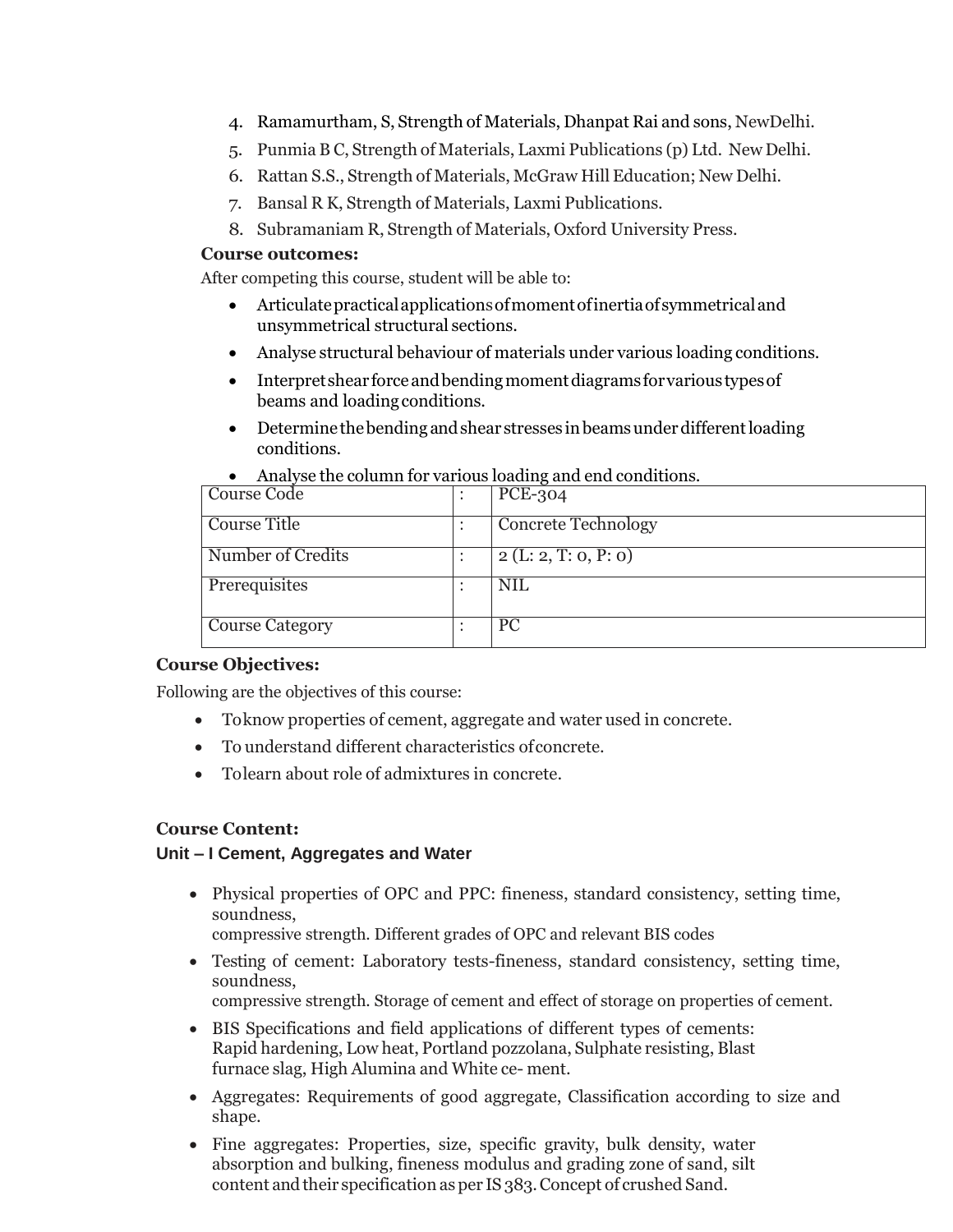- Coarse aggregates: Properties, size, shape, surface texture, water absorption, soundness, specific gravity and bulk density, fineness modulus of coarse aggregate, grading of coarse aggregates, crushing value, impact value and abrasion value of coarse aggregates with spec-ifications.
- Water: Quality of water, impurities in mixing water and permissible limits for solids as per IS: 456.

#### **Unit– II Concrete**

- Concrete: Different grades of concrete, provisions of IS 456.
- Duff Abraham water cement (w/c) ratio law, significance of  $w/c$  ratio selection of w/c ratio for different grades, maximum w/c ratio for different grades of concrete for different expo- sure conditions as per IS 456.
- Properties of fresh concrete: Workability: Factors affecting workability of concrete. Determi- nation of workability of concrete by slump cone, compaction factor, Vee-Bee Consistometer. Value of workability requirement for different types of concrete works. Segregation, bleeding and preventivemeasures.
- Properties of Hardened concrete: Strength, Durability, Impermeability.

#### **Unit– III Concrete Mix Design and Testing of Concrete**

 Concrete mix design: Objectives, methods of mix design, study of mix design as per IS 10262

(only procedural steps).

- Testing of concrete, determination of compressive strength of concrete cubes at different ages, interpretation and co-relation oftest results.
- Non- destructive testing of concrete: Rebound hammer test, working principle of rebound hammer and factor affecting the rebound index, Ultrasonic pulse velocity test as per IS13311 (part 1 and 2), Importance of NDT tests.

#### **Unit– IV Quality Control of Concrete**

- Concreting Operations: Batching, Mixing, Transportation, Placing, Compaction, Curing andFinishing of concrete.
- Forms for concreting: Different types of form works for beams, slabs, columns, materials used for form work, requirement of good form work. Stripping time for removal of form works per IS 456.
- Waterproofing: Importance and need of waterproofing, methods of waterproofing andmate- rials used for waterproofing.
- Joints in concrete construction: Types of joints, methods for joining old and new concrete,materials used for filling joints.

#### **Unit– V Chemical Admixture, Special Concrete and Extreme Weather concreting**

 Admixtures in concrete: Purpose, properties and application for different typesofadmixturesuchas accelerating admixtures, retarding admixtures, water reducing admixtures, air en- training admixtures and super plasticizers.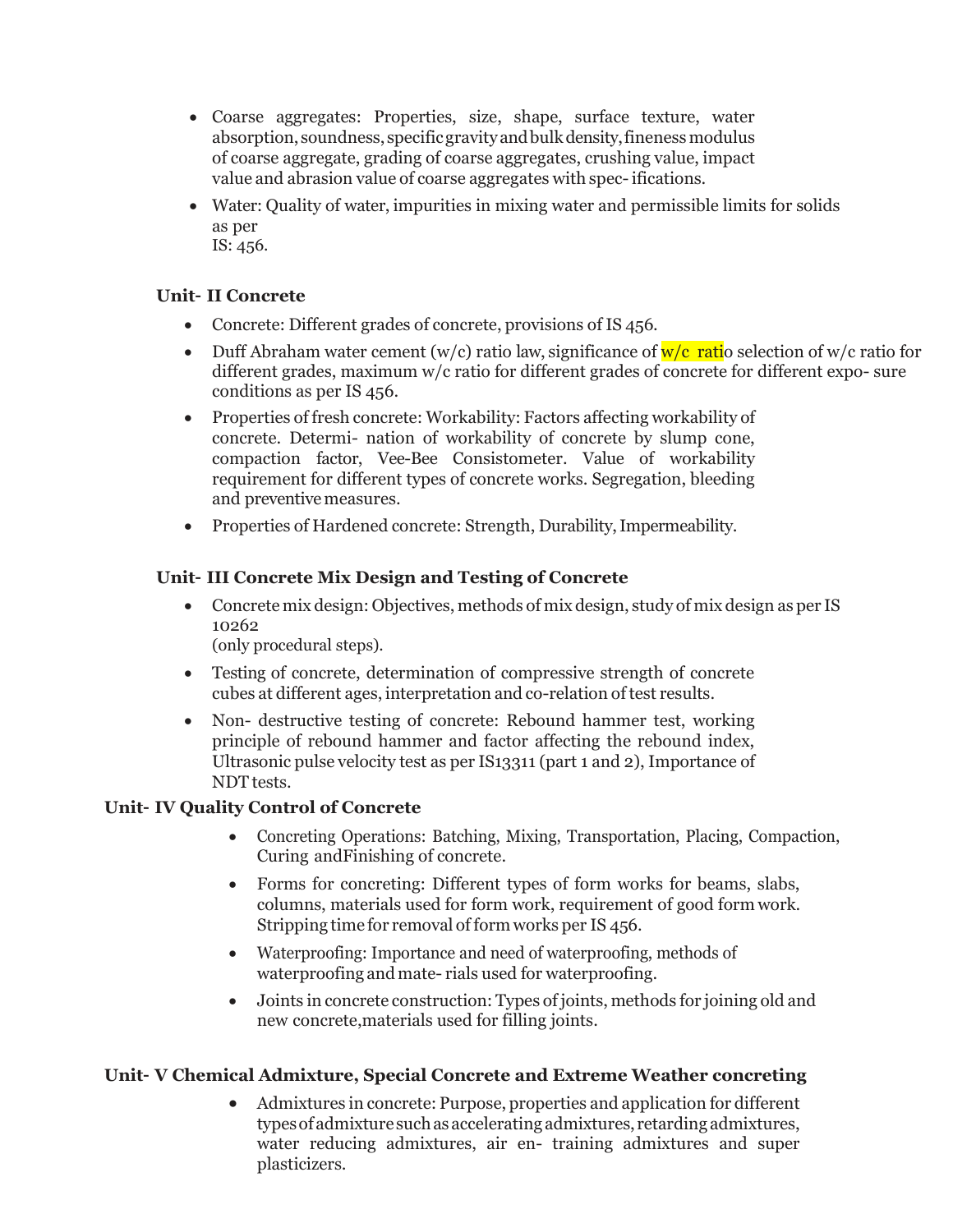- SpecialConcrete:Properties, advantages and limitationoffollowing types ofSpecialcon-crete:ReadymixConcrete,FiberReinforcedConcrete,High performance Concrete Self-com- pacting concrete and light weight concrete.
- Cold weather concreting: effect of cold weather on concrete, precaution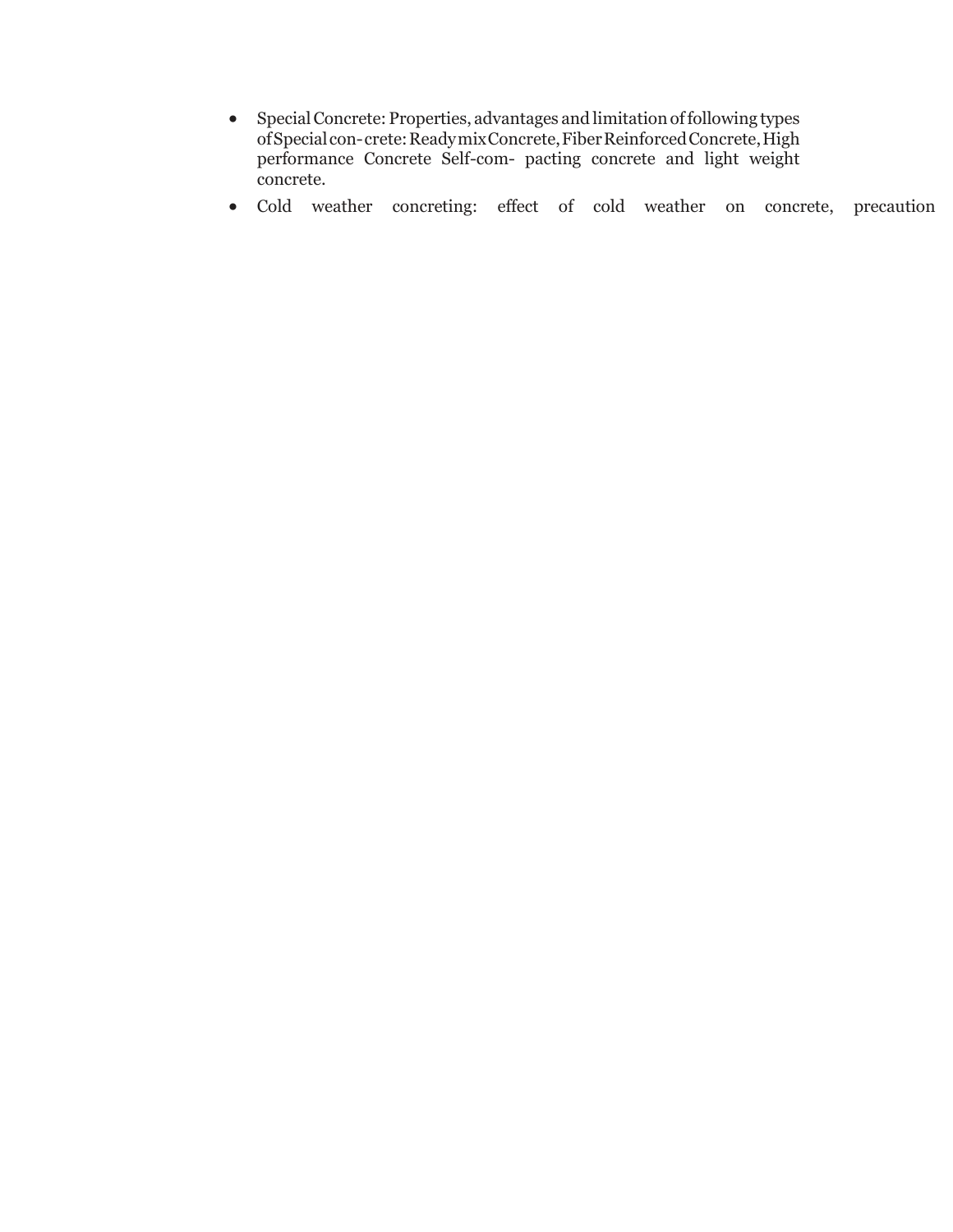to be taken while concreting in cold weather condition.

 Hot weather concreting: effect of hot weather on concrete, precautions to be taken while concreting in hot weather condition.

### **Suggested learning resources:**

- 1. Gambhir,M.L., Concrete Technology,TataMcGraw Hill Publishing Co. Ltd., Delhi.
- 2. Shetty, M.S., Concrete Technology, S. Chand and Co. Pvt. Ltd., Ram Nagar, Delhi.
- 3. Santhakumar, A. R., Concrete Technology, Oxford University Press, NewDelhi.
- 4. Neville,A.M. and Brooks, J.J.,Concrete Technology,Pearson Education Pvt.Ltd.
- 5. Neville, A. M., Concrete Technology,Pearson Education Pvt. Ltd., New Delhi.
- 6. Sood, H.,Kulkarni P.D.,Mittal L. N., Laboratory Manual in Concrete Technology,CBS Publish- ers, New Delhi.

#### **Course outcomes:**

After completing this course, student will be able to:

- Use different types of cement and aggregates in concrete
- Prepare concrete of desired compressive strength.
- Prepare concrete of required specification.
- Maintain quality of concrete under different conditions.
- Apply relevant admixtures for concreting.

| Course Code            | <b>PCE-305</b>                       |
|------------------------|--------------------------------------|
| Course Title           | <b>Geotechnical Engineering</b>      |
| Number of Credits      | (L: 2, T: 0, P: 0)<br>$\overline{2}$ |
| Prerequisites          | <b>NIL</b>                           |
| <b>Course Category</b> | <sub>PC</sub>                        |

# **Course Objectives:**

Following are the objectives of this course:

- Tounderstand and determine physical and index properties and classification of soil
- Toestimate permeability and shear strength of soil
- Toknow the load bearing capacity of soil
- Tolearn various soil stabilization and compaction methods

# **Course Content:**

# **Unit – I Overview of Geology and Geotechnical Engineering**

- Introduction of Geology, Branches of Geology,Importance of Geology for civil engineering structure and composition of earth, Definition of a rock: Classification based on their genesis (mode of origin), formation. Classification and engineering uses of igneous, sedimentary and metamorphic rocks.
- Importance of soil as constructionmaterialinCivil engineering structures and as foundation bed forstructures.
- Field application of geotechnical engineering for foundation design, pavement design, design of earth retaining structures, design of earthen dam.

# **Unit– II Physical and Index Properties of Soil**

 Soil as a three phase system, water content, determination of water content by oven drying method as per BIS code, void ratio, porosity and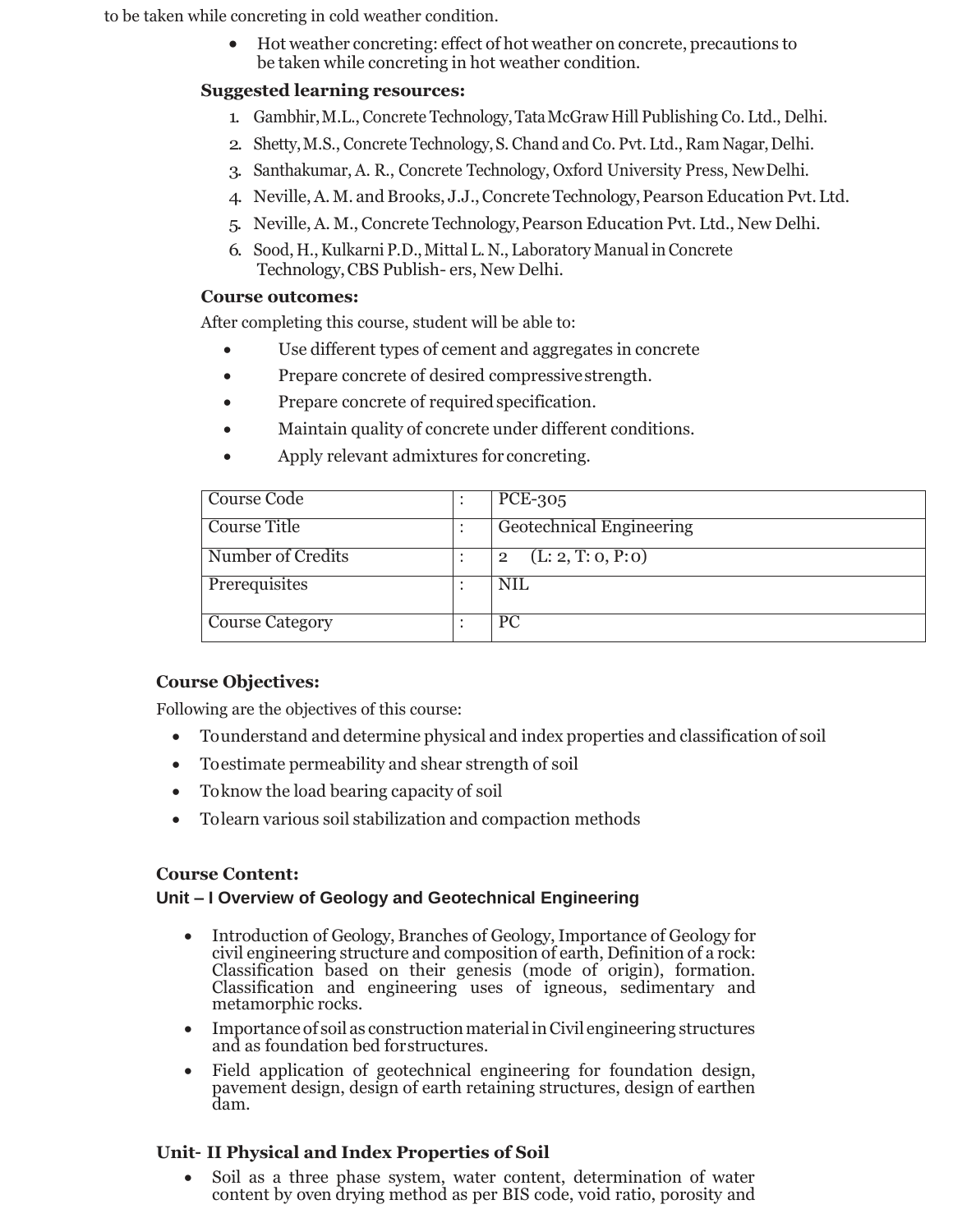degree of saturation, density index. Unit weight of soil mass – bulk unit weight, dry unit weight, unit weight of solids, saturated unit weight, submerged unit weight. Determination of bulk unit weight and dry unit weight by core cutter and sand replacement method, Determination of specific gravity bypycnometer.

 Consistency of soil, Atterberg limits of consistency: Liquid limit, plastic limit and shrinkage

limit. Plasticity index.

 Particle size distribution test and plotting of curve, Determination of effective diameter of

soil, well graded and uniformly graded soils, BIS classification of soil.

# **Unit– III Permeability and Shear Strength of Soil**

Definition of permeability, Darcy's law of permeability, coefficient o permeability, factors affecting permeability, determination of coefficient of permeability by constant head and falling head tests, simple problems to determine coefficient of permeability. Seepage through earthen structures, seepage velocity, seepage pressure, phreatic line, flow lines, application of flow net, (No numericalproblems).

> Shear failure of soil, concept of shear strength of soil. Components of shearing resistance of soil – cohesion, internal friction. Mohr-Coulomb failure theory, Strength envelope, strength equation for purely cohesive and cohesion less soils. Direct shear and vane shear test –labo- ratory methods.

# **Unit– IV Bearing Capacity of Soil**

- Bearing capacity and theory of earth pressure. Concept of bearing capacity, ultimate bearing capacity, safe bearing capacity and allowable bearing pressure. Introduction to Terzaghi's analysis and assumptions, effect of water table on bearing capacity.
- Field methods for determination of bearing capacity Plate load and Standard Penetration Test. Test procedures as per IS:1888 & IS:2131.
- Definition of earth pressure, Active and Passive earth pressure for no surcharge condition, coefficient of earth pressure, Rankine's theory and assumptions made fornon-cohesive Soils.

# **Unit– V Compaction and stabilization of soil**

Concept of compaction, Standard and Modified proctor test as per IS code, Plotting of Compac-tion curve for determining: Optimum moisture content(OMC), maximum dry density(MDD), Zero air voids line. Factors affecting compaction, field methods of compaction – rolling, ram- ming and vibration. Suitability of various compaction equipments-smooth wheel roller, sheep foot roller, pneumatic tyred roller, Rammer and Vibrator, Difference between compaction andconsolidation.

- Concept of soil stabilization, necessity of soil stabilization, different methods of soil stabiliza-tion. California bearing ratio (CBR) test - Meaning and Utilization in Pavement Construction
- Necessity of site investigation and soil exploration: Types of exploration, criteria for deciding the location and number of test pits and bores. Field identification of soil – dry strength test, dilatancy test and toughness test.

# **Suggested learning resources:**

- 1. Punmia, B.C., Soil Mechanics and Foundation Engineering, Laxmi Publication, Delhi.
- 2. Murthy, V.N.S., A text book of soil mechanics and foundation Engineering, CBS Publishers &

Distributors Pvt. Ltd., New Delhi.

- 3. Ramamurthy,T.N.& Sitharam,T.G.,Geotechnical Engineering(Soil Mechanics), S Chand and Company LTD., New Delhi.
- 4. Raj, P.Purushothama, Soil Mechanics and Foundation Engineering, Pearson India, NewDelhi.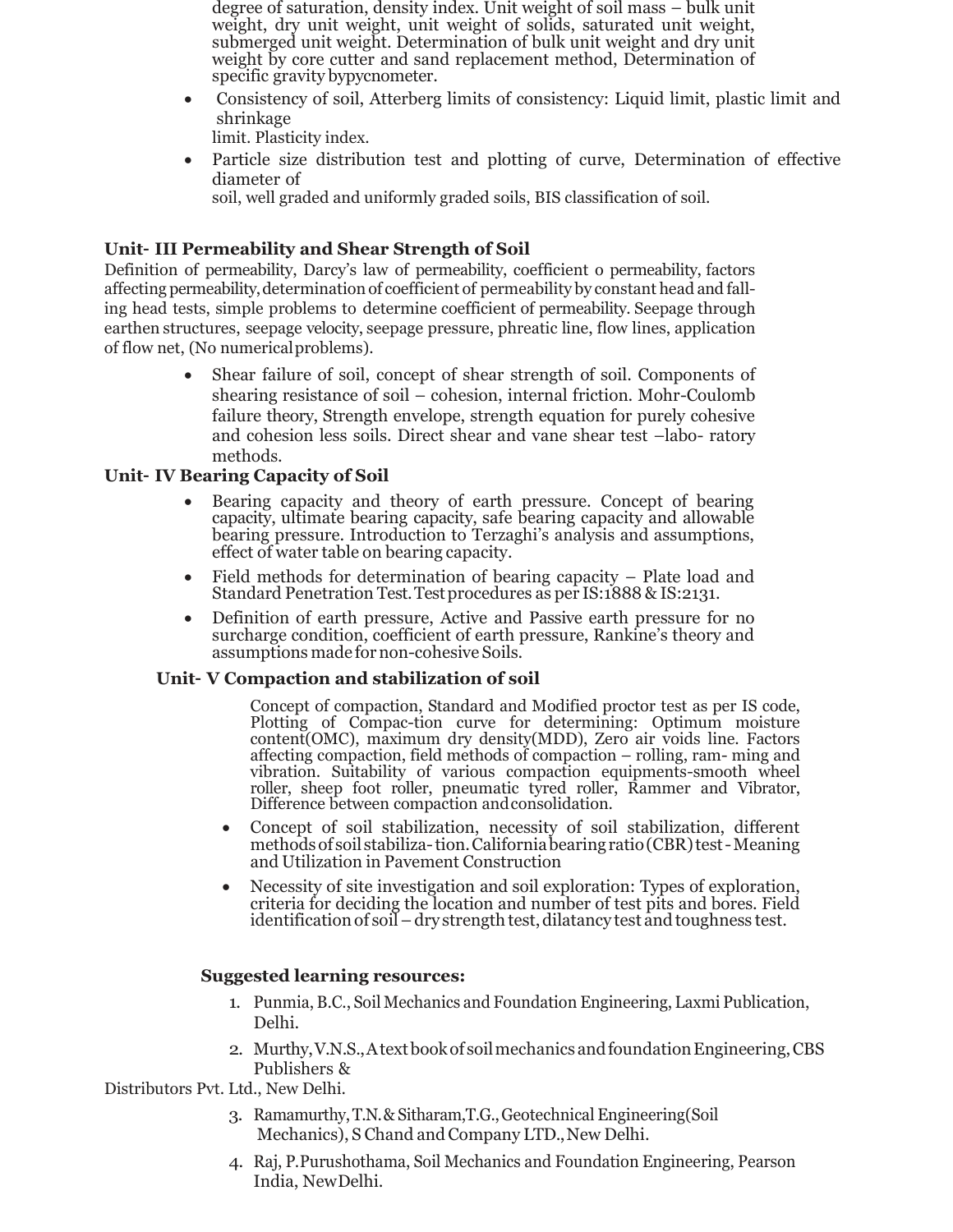5. Kasamalkar,B. J., Geotechnical Engineering, PuneVidyarthi Griha Prakashan,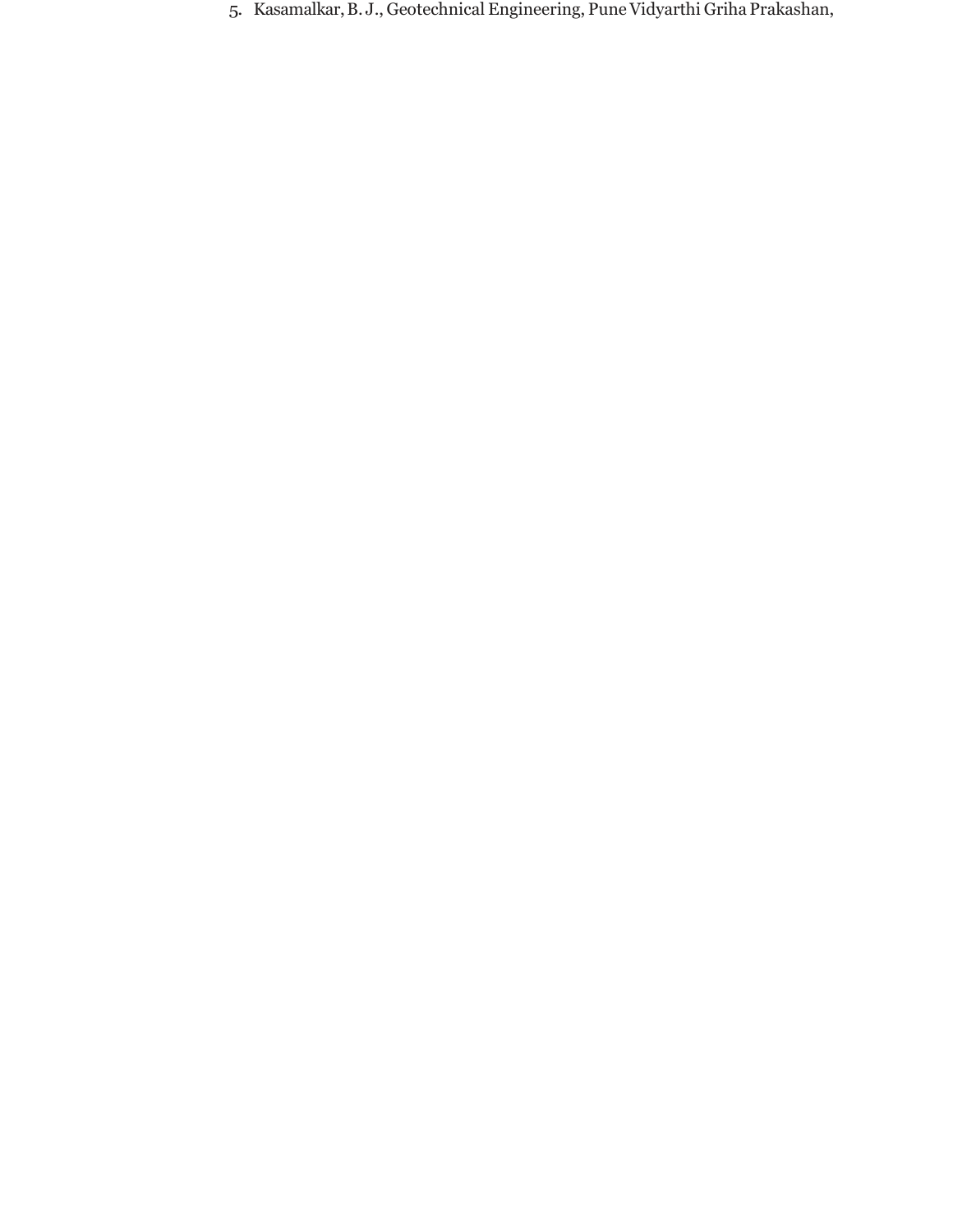Pune.

6. AroraK R, Soil Mechanics and Foundation Engineering, Standard Publisher.

#### **Course outcomes:**

After completing this course, student will be able to:

- Identify types of rocks and sub soil strata of earth.
- Interpret the physical properties of soil related to given construction activities.
- Use the results of permeability and shear strength test for foundationanalysis.
- Interpret soil bearing capacity results.
- Computeoptimumvaluesformoisturecontentformaximumdrydensity of soil through var-ious tests.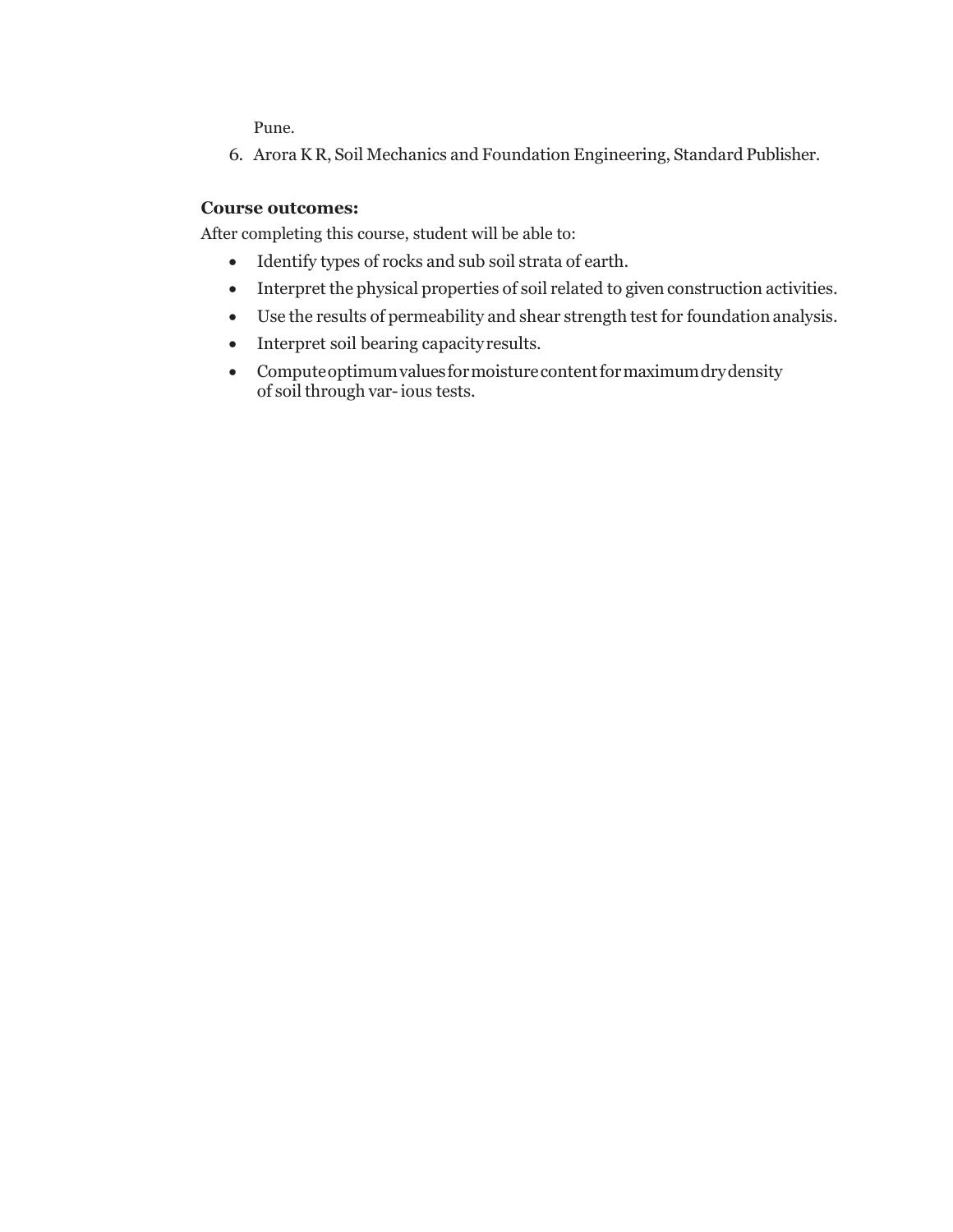| Course Code            | <b>PCE-306</b>               |
|------------------------|------------------------------|
| Course Title           | <b>Building Construction</b> |
| Number of Credits      | 2(L: 2, T: 0, P: 0)          |
| Prerequisites          | <b>NIL</b>                   |
| <b>Course Category</b> | <sub>PC</sub>                |

### **Course Objectives:**

Following are the objectives of this course:

- To identify different componentsof building.
- Tounderstand different types of foundation and their significance.
- Toknow different types of masonry and their construction.
- Tohighlight the importance of communications in building planning.

# **Course Content**

# **Unit – I: Overview of Building Components**

- ClassificationofBuildingsasperNationalBuildingCodeGroupAtoI,As perTypes of Con-structions-Load Bearing Structure, Framed Structure, Composite Structure.
- Building Components Functions of Building Components, Substructure – Foundation, Plinth.
- Superstructure–Walls,Partitionwall,Cavitywall,Sill,Lintel,DoorsandWindows,

Floor, Mezzanine floor, Roof, Columns, Beams, Parapet.

# **Unit – II: Construction of Substructure**

- Job Layout: Site Clearance, Layout for Load Bearing Structure and Framed StructurebyCen-ter Line and FaceLine Method, Precautions.
- Earthwork: Excavation for Foundation, Timbering and Strutting, Earthwork for embank-ment, Material for plinth Filling, Tools and plants used for earthwork.
- Foundation: Functions of foundation, Types of foundation Shallow Foundation, Stepped Footing, Wall Footing, Column Footing, Isolated and Combined Column Footing, Raft Foun- dation, Grillage Foundation. Deep Foundation - Pile Foundation, Well foundation and Cais- sons, Pumping Methods of Dewatering, Deep wells, Well points, Cofferdams (Introduction only).

# **Unit- III: Construction of Superstructure**

**Stone Masonry:** Terms used in stone masonry- facing, backing, hearting,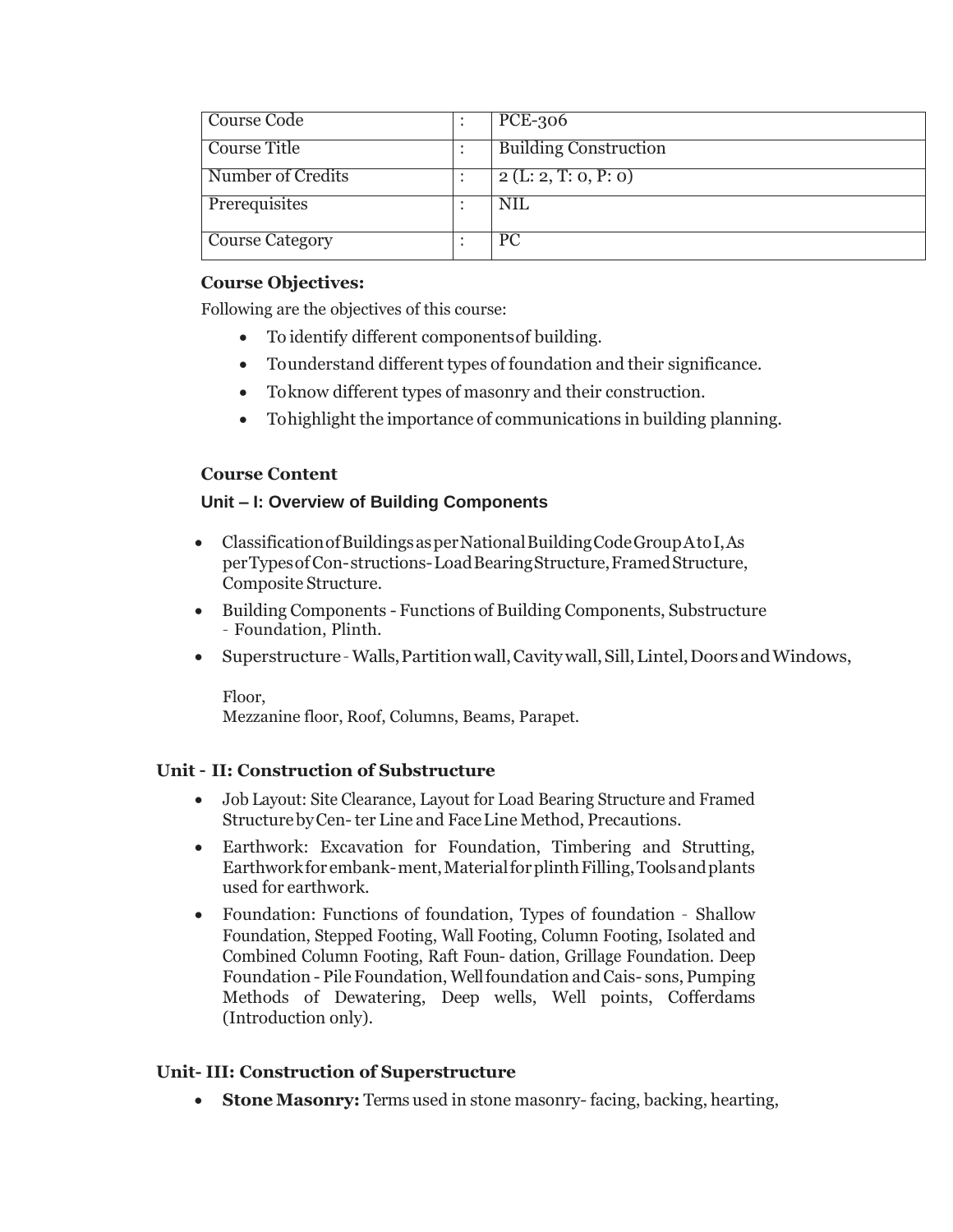Through stone, corner stone, cornice. Types of stone masonry: Rubble masonry, Ashlar Masonry and their types. Joints in stone masonry and their purpose. Selection of Stone Masonry, Precautions to be taken in Stone Masonry Construction.

- **Brickmasonry:** Termsused in brick masonry-header, stretcher, closer, quoins, course, face, back, hearting, bat bond, joints, lap, frog line, level and plumb. Bonds in brick mason- ry- header bond, stretcher bond, English bond and Flemish bond. Requirements of good brick masonry. Junctions in brick masonry and their purpose and procedure. Precautions to be observed in Brick Masonry Construction. Comparison between stone and Brick Mason- ry.Tools and plants required for construction of stone and brick masonry.Hollow concrete block masonry and composite masonry.
- **Scaffolding and Shoring:** Purpose, Types of Scaffolding, Process of Erection and Disman- tling. Purpose and Types of Shoring, Underpinning. Formwork: Definition of Formwork, Requirements of Formwork, Materials used in Formwork, Types of Formwork,Removal of formwork.

#### **Unit– IV: Building Communication and Ventilation**

- **• Horizontal Communication: Doors** –Components of Doors, Full Paneled Doors, Part- ly Paneled and Glazed Doors, Flush Doors, CollapsibleDoors,RollingShutters,RevolvingDoors,GlazedDoors.Sizes of Door recommended byBIS.
- **Windows:** Component of windows, Types of Windows Full Paneled, Partly Paneled and Glazed, wooden, Steel, Aluminum windows, Sliding Windows, Louvered Window,Bay win- dow,Corner window, clear-storey window, Gable and Dormer window, Skylight. Sizes of Windows recommended by BIS.Ventilators.
- Fixtures and fastenings for doors and windows- Material used and functions of Window Sill and Lintels, Shed / Chajja.

**• Vertical Communication:** Means of Vertical Communication- Stair Case, Ramps, Lift,Eleva-tors and Escalators. Terms used in staircase-steps, tread, riser, nosing, soffit, waist slab, bal-uster, balustrade, scotia, hand rails, newel post, landing, headroom, winder. Types of stair- case (On the basis of shape): Straight, dog-legged, open well, Spiral, quarter

turn, bifurcated, Three quarterturnandHalfturn,(OnthebasisofMaterial):Stone,Brick,

R.C.C., wooden andMetal.

# **Unit– V: BuildingFinishes**

 **Floors and Roofs**: Types of Floor Finishes and its suitability-Kota, Marble, Granite, Ceramic Tiles, Vitrified, Chequered Tiles, Paver Blocks, Concrete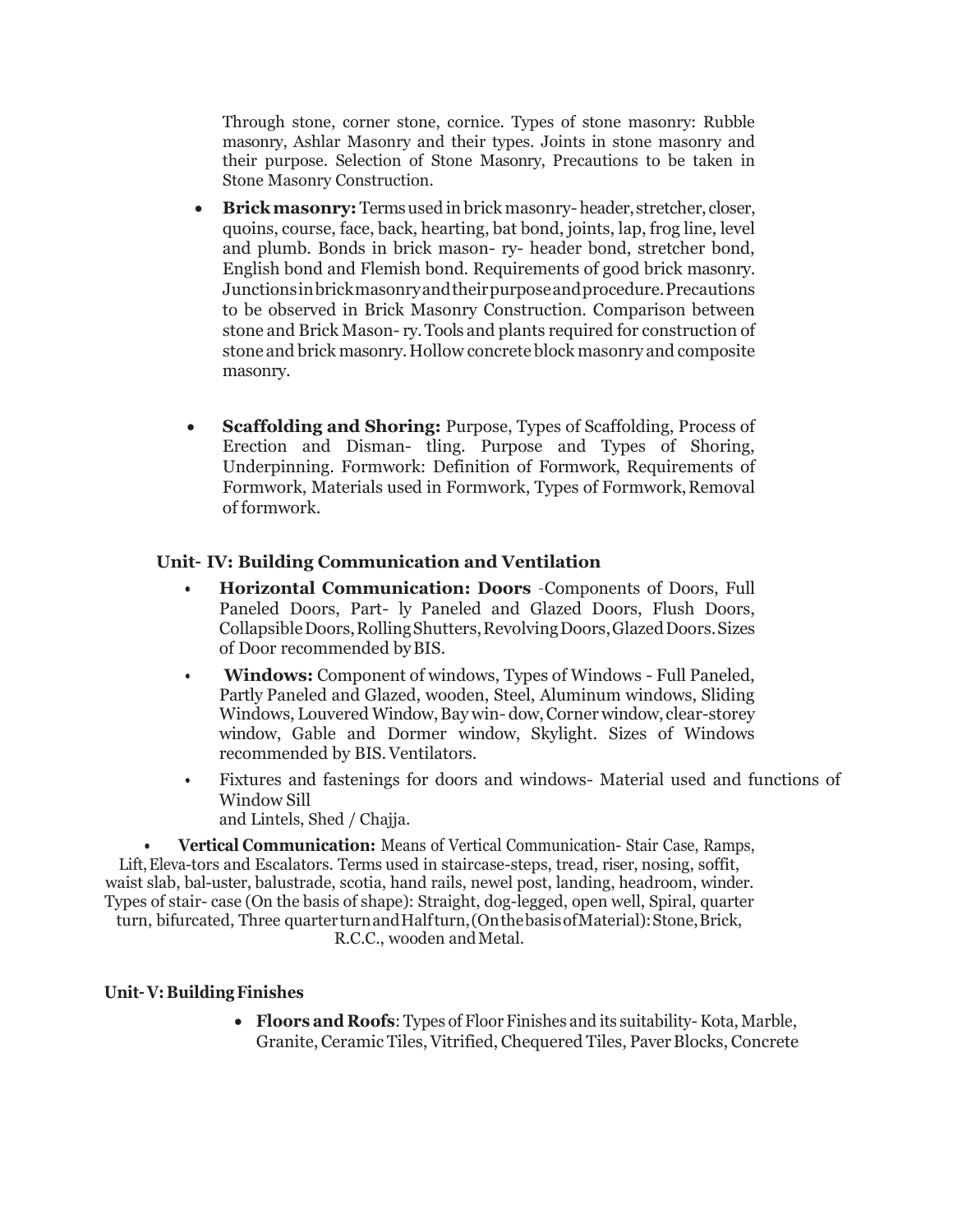Floors, wooden Flooring, Skirting and Dado. Process of Laying and Construction, Finishing and Polishing of Floors, Roofing Ma- terials- RCC, Mangalore Tiles, AC Sheets, G.I. sheets, Corrugated G.I. Sheets, Plastic and Fibre Sheets. Types of Roof: Flat roof, Pitched Roof-King Post truss, Queen Post Truss, terms used inroofs.

 **Wall Finishes:** Plastering – Necessity of Plastering, Procedure of Plastering, Single Coat Plas-ter, Double Coat Plaster, Rough finish, Neeru Finishing and Plaster of Paris (POP). Special Plasters- Stucco plaster, sponge finish, pebble finish. Plaster Board and Wall Claddings. Precautions to be taken in plastering, defects in plastering. Pointing – Necessity, Types of point- ing and procedure of Pointing. Painting – Necessity, Surface Preparation for painting, Methods of Application.

#### **Suggested learning resources:**

- 1. S. P.Arora and Bindra., Building Construction, Dhanpat Rai Publication,Delhi.
- 2. Sushil Kumar.,Building Construction, Standard Publication.
- 3. Rangawala, S. C., Building Construction, Charotar Publication,Anand.
- 4 Punmia B. C., and Jain A. K., Building Construction, Firewall Media.
- 5. Sharma S.K., Building Construction, S. Chand and Co. Pvt. Ltd., NewDelhi.
- 6. Janardan Zha , Building Construction, Khanna Publication.
- 7. Bhavikatti S. S.,BuildingConstruction,Vikas Publication House Pvt. Ltd.,Delhi.
- 8. Mantri S., A to Z Building Construction, Satya Prakashan, New Delhi.

#### **Course outcomes:**

After completing this course, student will be able to:

- Identify components of building structures.
- Propose suitable type of foundation for building structures.
- Select suitable type of masonry for building structures.
- Propose relevant means of communications for different types of buildings.
- Select relevant material for finishing works.

| Course Code            | <b>PCE-311</b>              |
|------------------------|-----------------------------|
| Course Title           | Construction Materials Lab. |
| Number of Credits      | 1(L: 0, T: 0, P: 2)         |
| Prerequisites          | <b>NIL</b>                  |
| <b>Course Category</b> | <b>PC</b>                   |

#### **Course Objectives:**

Following are the objectives of this course:

- Tolearnaboutvariousconstructionmaterials,andunderstandtheirrelevant characteristics.
- Tobe able to identify suitabilityof variousmaterials fordifferent construction purposes.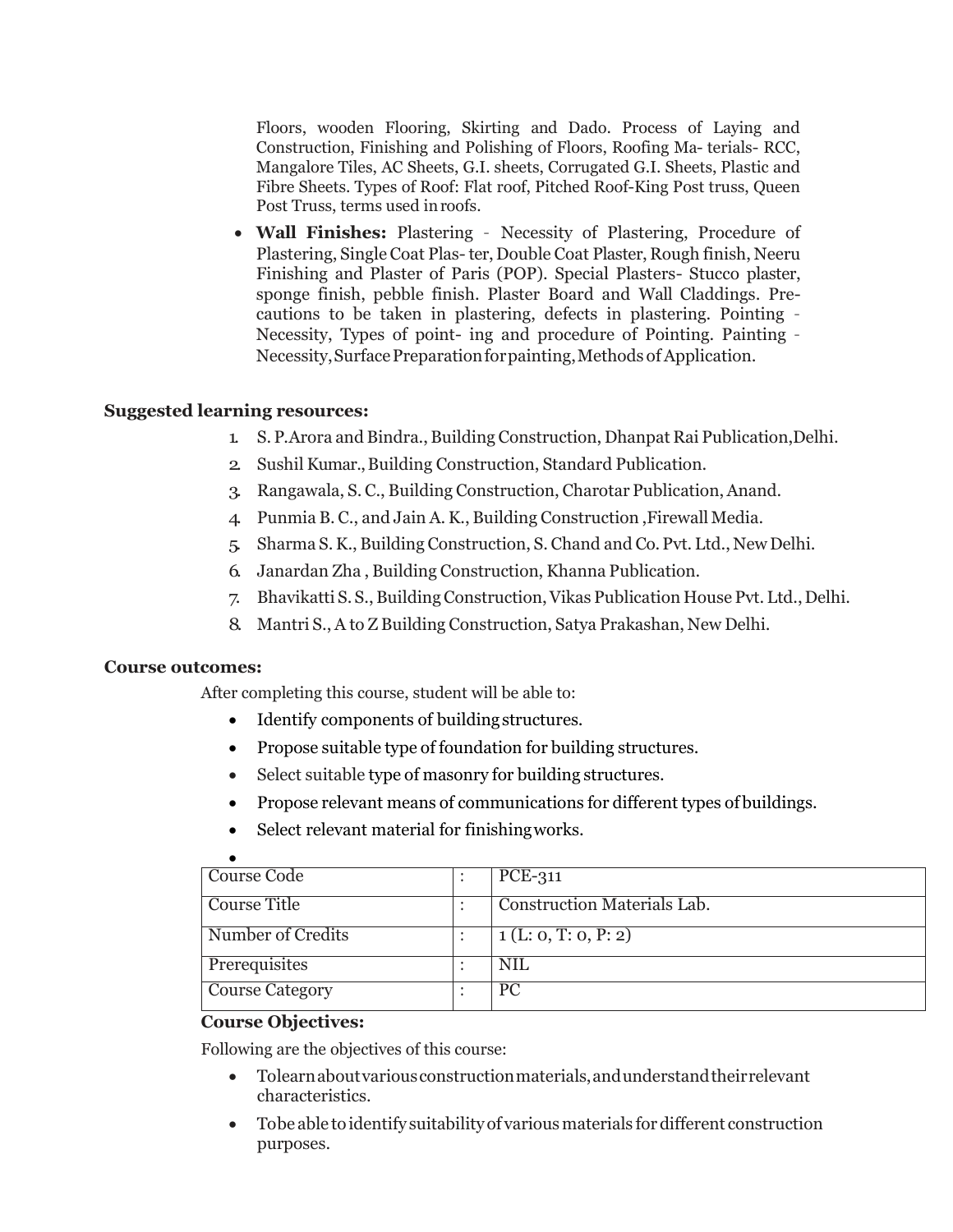Toknowaboutnatural,artificial,andprocessedmaterialsavailableforvarious purposes of construction activities.

# **List of practical to be performed:**

- Identify various sizes of available coarse aggregates from sample of 10 kg in laboratory and prepare report (60,40, 20,10 mm)
- Identify the available construction materials in the laboratory on the basis of their sources.
- Identify the grain distribution pattern in given sample of teak wood in the laboratory and draw the various patterns.(along and perpendicular to the grains)
- Prepare the lime putty by mixing lime  $(1 \text{ kg})$  with water in appropriate proportion and pre- pare report on slaking of lime.
- Identify various layers and types of soil in foundation pit by visiting at least 3 construction sites in different locations of city and prepare report consisting photographs and samples.Part I
- Identify various layers and types of soil in foundation pit by visiting at least 3 construction sites in different locations of city and prepare report consisting photographs and samples.Part II
- Select first class, second class and third-class bricks from the stake of bricks and prepare

report on the basis of its properties.

- Measure dimensions of 10 bricks and find average dimension and weight. Perform field tests
	- dropping, striking and scratching by nail and correlate the results obtained.
- Identify different types of flooring tiles such as vitrified tiles, ceramic tiles, glazed tiles, mo- saic tiles, anti- skid tiles, chequered tiles, pavingblocks and prepare report about the speci- fications.
- Apply the relevant termite chemical on givendamaged sample of timber.
- Identify the type of glasses from the given samples.

Apply two or more coats of selected paint ontheprepared base of agivenwall surface for the

area of 1m x 1m using suitable brush/rollers adopting safe practices. Part I

 Apply two or more coats of selected paint ontheprepared base of agivenwall surface for the

area of 1m x 1m using suitable brush/rollers adopting safe practices. Part II

- Prepare the cement mortar of proportion 1:3 or 1:6 using artificial sand as a special pro- cessed construction material.
- Preparemortar using cement and Flyash or Granite/marble polishing waste in the propor- tion 1:6 or 1:3.

# **Suggested learning resources:**

- 1. Ghose, D.N., Construction Materials , TataMcGraw Hill, New Delhi.
- 2. S.K. Sharma, Civil Engineering Construction Materials, Khanna Publishing House, New Delhi
- 3. Varghese, P.C., Building Materials, PHI learning, NewDelhi.
- 4. Rangwala, S.C., Engineering Materials, Charator publisher,Ahemdabad.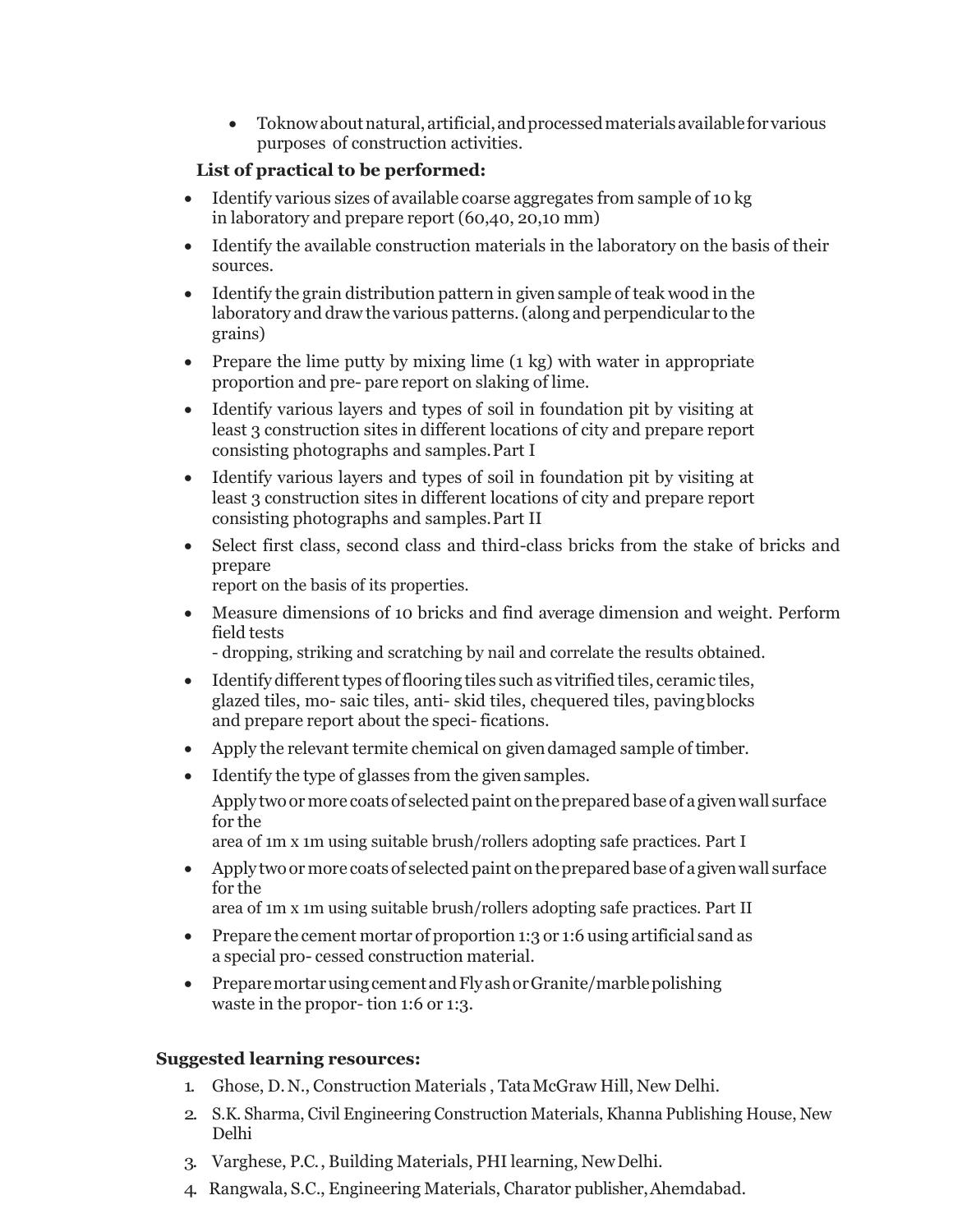- 5. Somayaji, Shan, Civil Engineering Materials, Pearson education, New Delhi.
- 6. Rajput, R.K, Engineering Materials, S. Chand and Co., New Delhi.
- 7. SoodH.,LaboratoryManualonTestingofEngineeringMaterials,NewAge Publishers, New Delhi.
- 8. Sharma C. P.,Engineering Materials, PHI Learning, NewDelhi.
- 9. Duggal, S. K, Building Materials, New International, New Delhi.

#### **Course outcomes:**

After competing this course, student will be able to:

- 1) Identify relevant construction materials.
- 2)Identify relevant natural constructionmaterials.
- 3)Select relevant artificial constructionmaterials.
- 4)Select relevantspecialtypeofconstructionmaterials.
- 5)Identifyanduseofprocessedconstructionmaterials

| Course Code            | PCE-312                    |
|------------------------|----------------------------|
| <b>Course Title</b>    | <b>Basic Surveying Lab</b> |
| Number of Credits      | 1(L: 0, T: 0, P: 2)        |
| Prerequisites          | <b>NIL</b>                 |
| <b>Course Category</b> | <b>PC</b>                  |

#### **Course Objectives:**

 $\bullet$ 

Following are the objectives of this course:

- To understand types of surveyingworks required
- Toknow the type of method and equipments to beused for different surveys
- Toknow the use and operational details of various surveying equipments.

#### **List of Practicals to be performed**

- Measuredistancebetweentwosurveystationsusingchain,tapeand ranging rods when two stations are inter visible.
- Undertake reciprocal ranging and measure the distance between two stations.
- Determine area of open field using chain and cross staff survey.
- Measure Fore Bearing and Back Bearing of survey lines of open traverse using Prismatic Compass.
- $\bullet$  Measure Fore Bearing and back bearing of a closed traverse of 5 or 6 sides and correct the bearings and included angles for the local attraction.
- Undertake Survey Project with chain and compass for closed traverse for minimum 5 sides around abuilding**.**
- Plot the traverse on A1 size imperial drawing sheet for data collected in Survey Project men-tioned at practical **No.6.**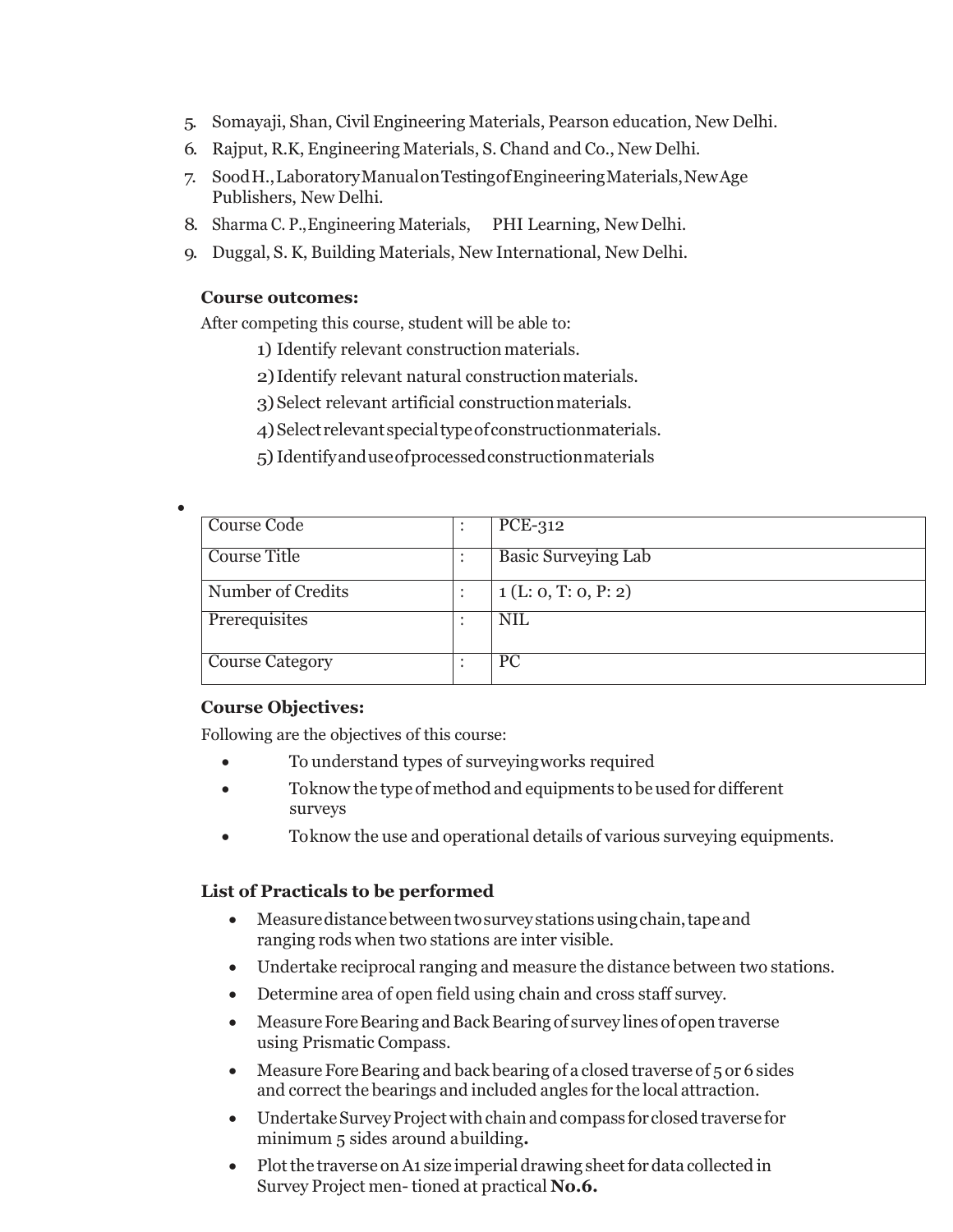- Undertake simple leveling using dumpy level/ Auto level and leveling staff.
- Undertake differential leveling and determine Reduced Levels by Height of instrument meth- od and Rise and fall method using dumpy level/Auto Level and levelingstaff.
- Undertake fly leveling with double checkusing dumpy level/Auto level and levelingstaff.
- Undertake Survey Project with Leveling instrument for Profile leveling and cross-sectioning for a road length of 500 m with cross-section at 30 m interval.
- Plotthe L-section with minimum 3 cross-sections on A1 size imperial sheet fordata collected in Survey Project mentioned at practical **No.11.**
- Undertake Survey Project for plotting contour map using block contouring method for a block of 150m x 150m with grid of 10m x 10m.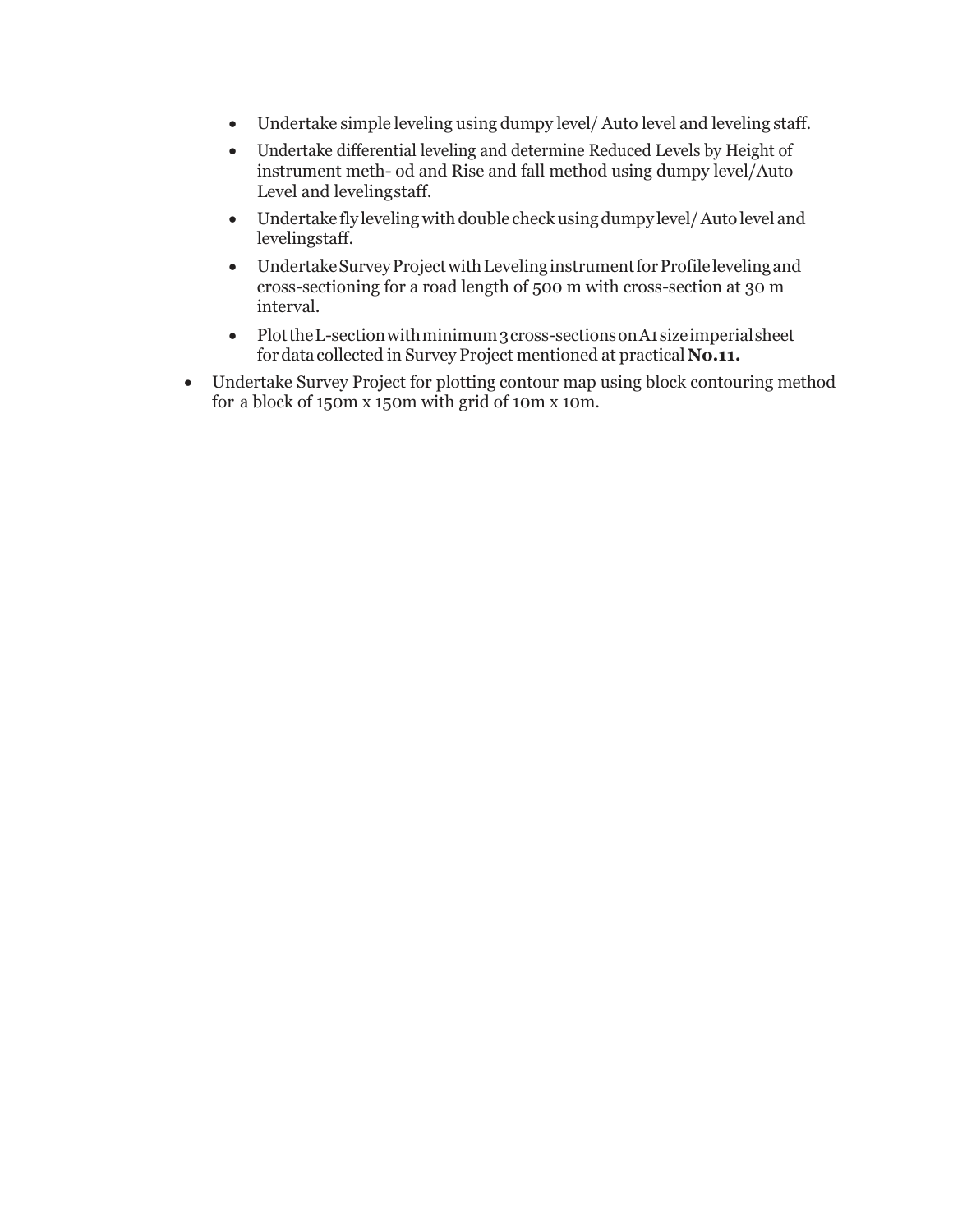- $\bullet$  Plot the contours on A1 size imperial drawing sheet for data collected in SurveyProject men-tioned at practical **No.13.**
- Measure area of irregular figure using Digital planimeter.

#### **Suggested learning resources:**

1. Punmia, B.C,; Jain, Ashok Kumar; Jain, Arun Kumar, Surveying I, Laxmi Publications., New Delhi.

2. Basak, N. N., Surveying and Levelling, McGraw Hill Education, NewDelhi.

- 3. Kanetkar,T.P.;Kulkarni,S.V.,SurveyingandLevellingvolumeI,PuneVidyarthiGruh Prakashan.
- 4. Duggal, S. K., Survey I, McGraw Hill Education, New Delhi.
- 5. Saikia, M D.; Das. B.M.; Das. M.M., Surveying, PHI Learning, New Delhi.
- 6. Subramanian,R.,Fundamentals of Surveying andLevelling,Oxford UniversityPress.NewDel- hi.
- 7. Rao, P. Venugopala Akella, Vijayalakshmi, Textbook of Surveying, PHILearning
- 8. Bhavikatti, S. S., Surveying and Levelling, Volume 1, I. K. International, New Delhi.
- 9. Arora K R , Surveying Vol.I, Standard Book House

#### **Course outcomes:**

After completing this course, student will be able to:

- Select the type of survey required for given situation.
- Compute area of open field using chain, tape and cross staff.
- Conduct traversing in the field using chain and compass.
- Use levelling instruments to determine reduced level to prepare contour maps

Use digital planimeter to calculate the areas.

| Course Code            | PCE-313                    |
|------------------------|----------------------------|
| Course Title           | Mechanics of Material Lab. |
| Number of Credits      | 1(L: 0, T: 0, P: 2)        |
| Prerequisites          | <b>NIL</b>                 |
| <b>Course Category</b> | <b>PC</b>                  |

#### **Course Objectives:**

Following are the objectives of this course:

- Toknow the procedure for the conduct of tensile and compressive strength.
- Tounderstand the concept of stress and strain through testing of different materials.
- Tocalculate shear force, bending moment and their corresponding stresses.
- Tounderstand flexural strength and abrasive properties of floor tiles.

#### **List of Practicals to be performed:**

- StudyandunderstandtheuseandcomponentsofUniversalTestingMachine (UTM).
- Perform Tension test on mild steel as per IS:432(1).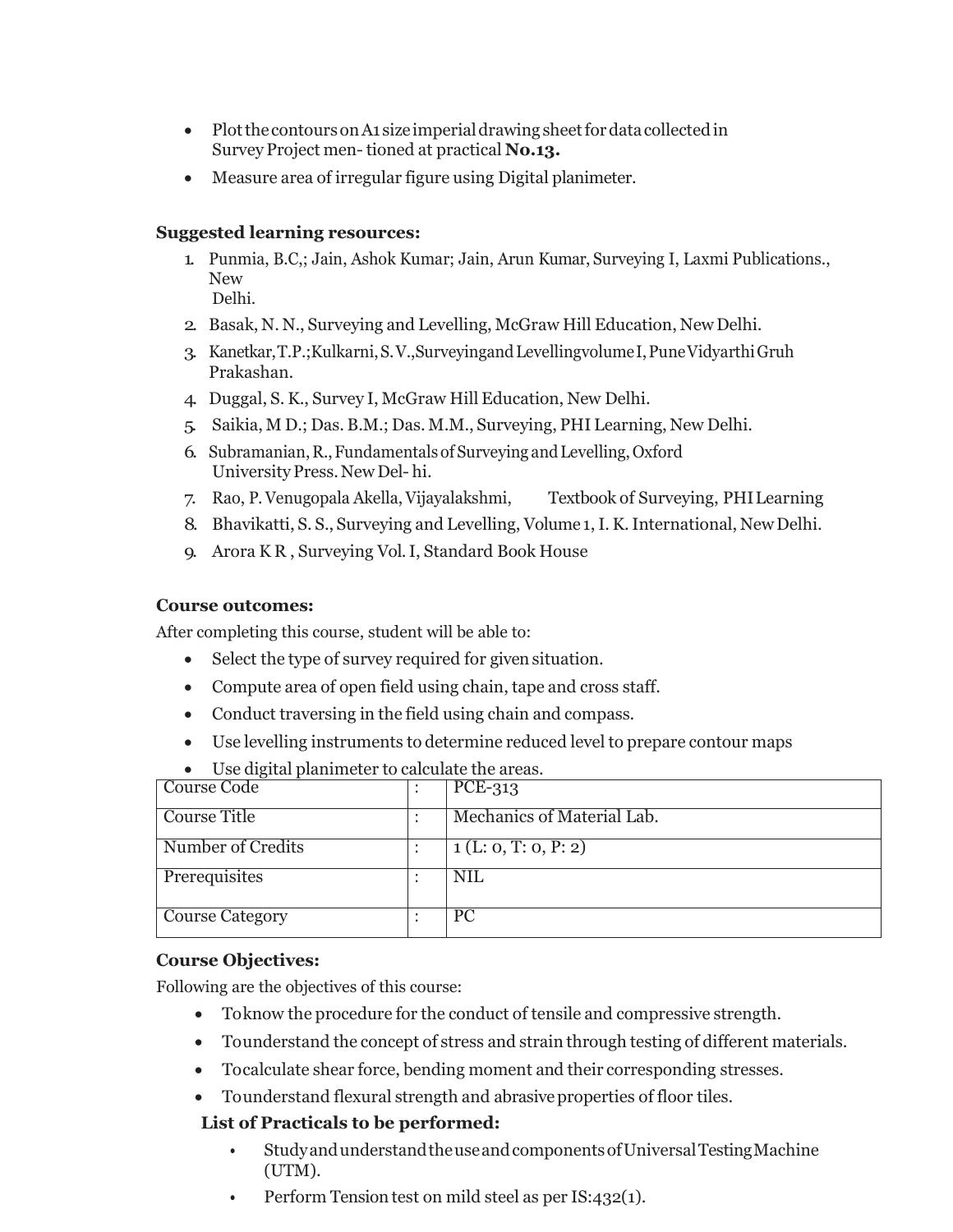- Perform tension test on Tor steel as per IS:1608, IS:1139.
- Conduct compression test on sample test piece using Compression Testing Machine.
- Conduct Izod Impact test on three metals.e.g. mild steel/ brass/aluminum/ copper /castiron etc as per IS:1598.
- ConductCharpyImpacttestonthreemetals.e.g.mildsteel/ brass/aluminum/ copper /cast iron etc as per IS:1757.
- Determine Water Absorption on bricks per IS:3495 (part II), IS:1077 or tile IS:1237.
- DetermineCompressive strengthofdry andwetbricks asper IS:3495(partI), IS:1077.
- Conduct Abrasion Test on flooring tiles (any one) e.g. Mosaic tiles, Ceramic Tiles as per IS: 13630 (part7), Cement Tile as per IS: 1237.
- PerformSingleShear anddouble shear testonany twometals e.g.Mild steel/ brass/alumi- num/copper / cast iron etc as per IS:5242.
- Conduct Compression test on timber section along the grain and across the grain as per IS:2408.
- Plot Shear force and Bending Moment diagrams for cantilever, simply supportedbeams.
- Plot Shear force and Bending Moment diagrams for overhanging beams for different types of loads including moment loading.
- Conduct Flexural test on timber beam on rectangular section in both orientation as per IS:1708, IS:2408.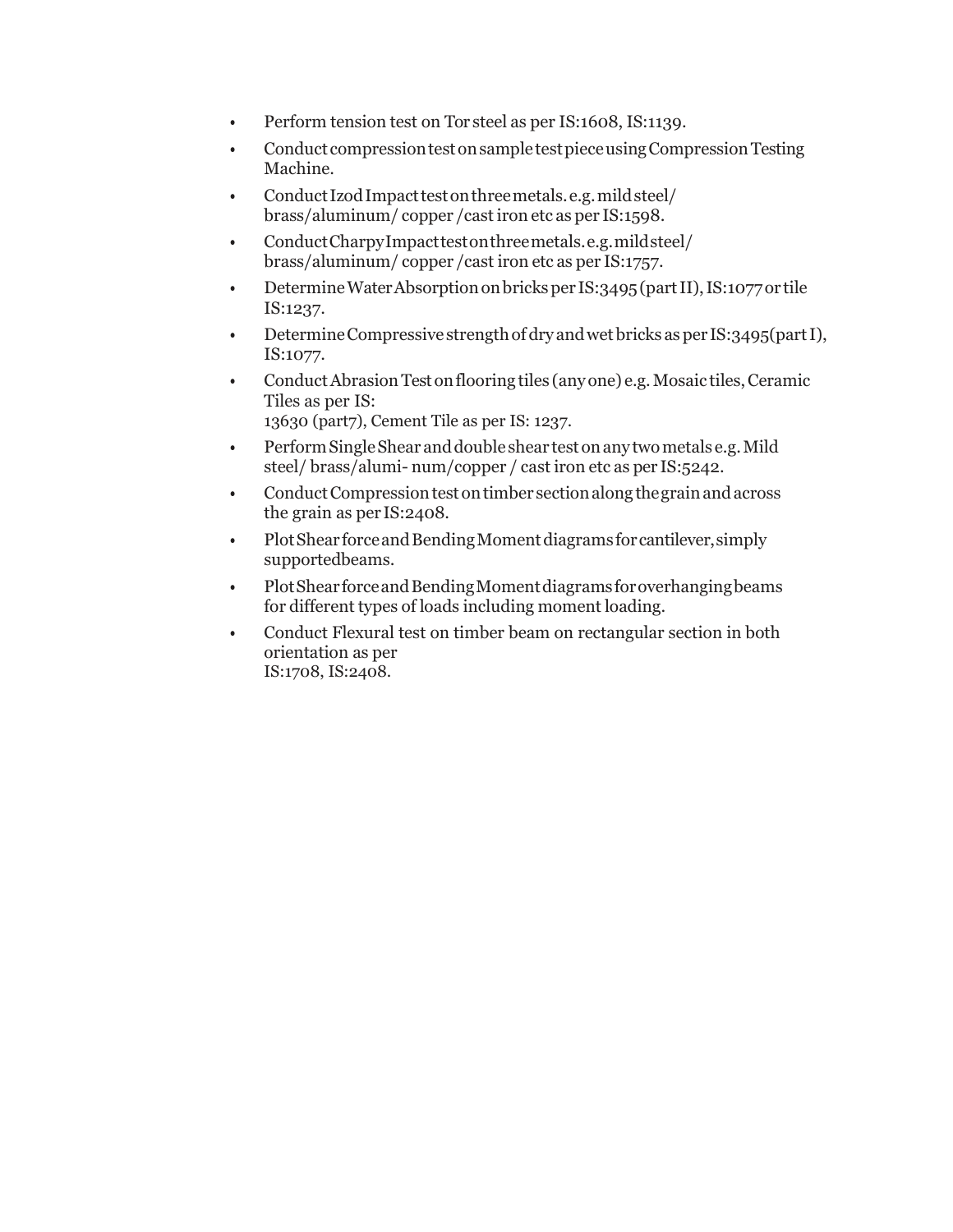• Conduct Flexure test on floor tiles IS:1237, IS:13630 or roofing tiles as per IS:654,IS:2690.

# **Suggested learning resources:**

- 1. Bedi D.S., Strength of Materials, Khanna Publishing House, New Delhi (Edition 2018)
- 2. Timoshenko, S., Strength of Materials, Vol.I, CBS, New Delhi.
- 3. Khurmi, R.S., Strength of Materials, S Chand and Co. Ltd. New Delhi.
- 4. Ramamurtham, S, Strength of Materials, Dhanpat Rai and sons, NewDelhi.
- 5. Punmia B C, Strength of Materials, Laxmi Publications (p) Ltd. New Delhi.
- 6. Rattan S.S., Strength of Materials, McGraw Hill Education; New Delhi.
- 7. Bansal R K, Strength of Materials, Laxmi Publications.
- 8. Subramaniam R, Strength of Materials, Oxford University Press.

# **Course outcomes:**

After competing this course, student will be able to:

- Testdifferent Civil engineering materials on Universal Testing Machine.
- Analysestructuralbehaviourofmaterialsundervariousloadingconditions.
- Interpret shear force and bending moment diagrams for various typesof beam sections and different loading conditions.
- Determinebendingandshear stresses inbeamsunder different loading conditions.
- Calculate flexural strength of different types of floor tiles.

| Course Code            | PCE-314                 |
|------------------------|-------------------------|
| Course Title           | Concrete Technology Lab |
| Number of Credits      | 1(L: 0, T: 0, P: 2)     |
| Prerequisites          | <b>NIL</b>              |
| <b>Course Category</b> | $\overline{PC}$         |

# **Course Objectives:**

Following are the objectives of this course:

- Toknow properties of cement, aggregate and water used in concrete.
- To understand different characteristics ofconcrete.
- Tolearn about role of admixtures in concrete.

# **List of Practical to be performed:**

|                | Determine fineness of cement by Blaine's air permeability apparatus Or by sieving.           |
|----------------|----------------------------------------------------------------------------------------------|
| $\overline{2}$ | Determine specific gravity, standard consistency, initial and final setting times of cement. |
| -3             | Determine compressive strength of cement.                                                    |
|                | Determine silt content in sand.                                                              |
|                | Determine bulking of sand.                                                                   |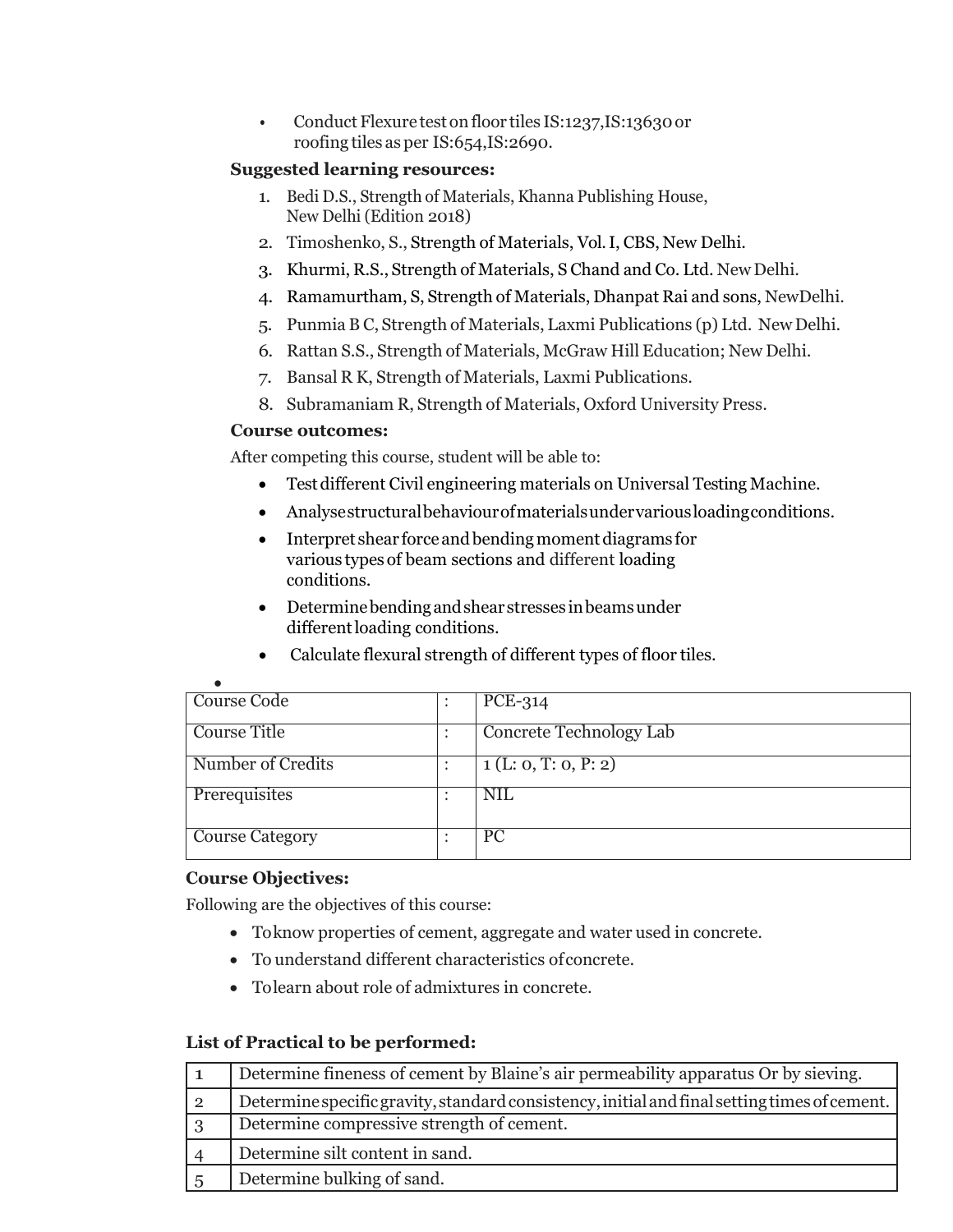| 6              | Determine bulk density of fine and coarse aggregates.                                                                |
|----------------|----------------------------------------------------------------------------------------------------------------------|
| $\overline{7}$ | Determine water absorption of fine and coarse aggregates.                                                            |
| 8              | Determine Fineness modulus of fine aggregate by sieve analysis.                                                      |
| 9              | Determine impact value of aggregate                                                                                  |
| 10             | Determine crushing value of aggregate.                                                                               |
| 11             | Determine abrasion value of aggregate.                                                                               |
| 12             | Determine elongation and flakiness index of coarse aggregates                                                        |
| 13             | Determine workability of concrete by slump cone test.                                                                |
| 14             | Determine workability of concrete by compaction factor test.                                                         |
| 15             | To prepare concrete mix of a particular grade and determine compressive strength of con-<br>crete for 7 and 28 days. |
| 16             | Demonstration of NDT equipments.                                                                                     |

#### **Suggested learning resources:**

- 1. Gambhir,M.L., Concrete Technology,TataMcGraw Hill Publishing Co. Ltd., Delhi.
- 2. Shetty, M.S., Concrete Technology, S. Chand and Co. Pvt. Ltd., Ram Nagar, Delhi.
- 3. Santhakumar,A. R., Concrete Technology,Oxford University Press, New Delhi.

| Course Code       | $PCE-315$                     |
|-------------------|-------------------------------|
| Course Title      | Geotechnical Engineering Lab. |
| Number of Credits | 1(L: 0, T: 0, P: 2)           |
| Prerequisites     | NIL                           |
| Course Category   | <b>PC</b>                     |

#### **Course Objectives:**

Following are the objectives of this course:

- Tounderstand and determine physical and index properties of soil.
- Toestimate the permeability and shear strength of soil.
- Toknow the procedure for performing C.B.R test.
- Tolearn various compaction methods for soil stabilization.

# **List of Practicals to be performed:**

- 1. Identification of rocks from thegiven specimen.
- 2. Determinewater content of givensoil sampleby oven drying method as per IS: 2720 (Part-II).
- 3. Determine specific gravity of soil by pycnometer method as per IS 2720(Part- III).
- 4. Determine dry unit weight of soil in field by core cutter method as per IS 2720 (Part-XXIX).
- 5. Determinedryunitweight of soilin fieldby sand replacement method as per IS 2720 (Part-XXVIII).
- 6. DeterminePlasticandLiquidLimitalongwithPlasticity Indexof givensoil sample as per IS 2720 (Part- V).